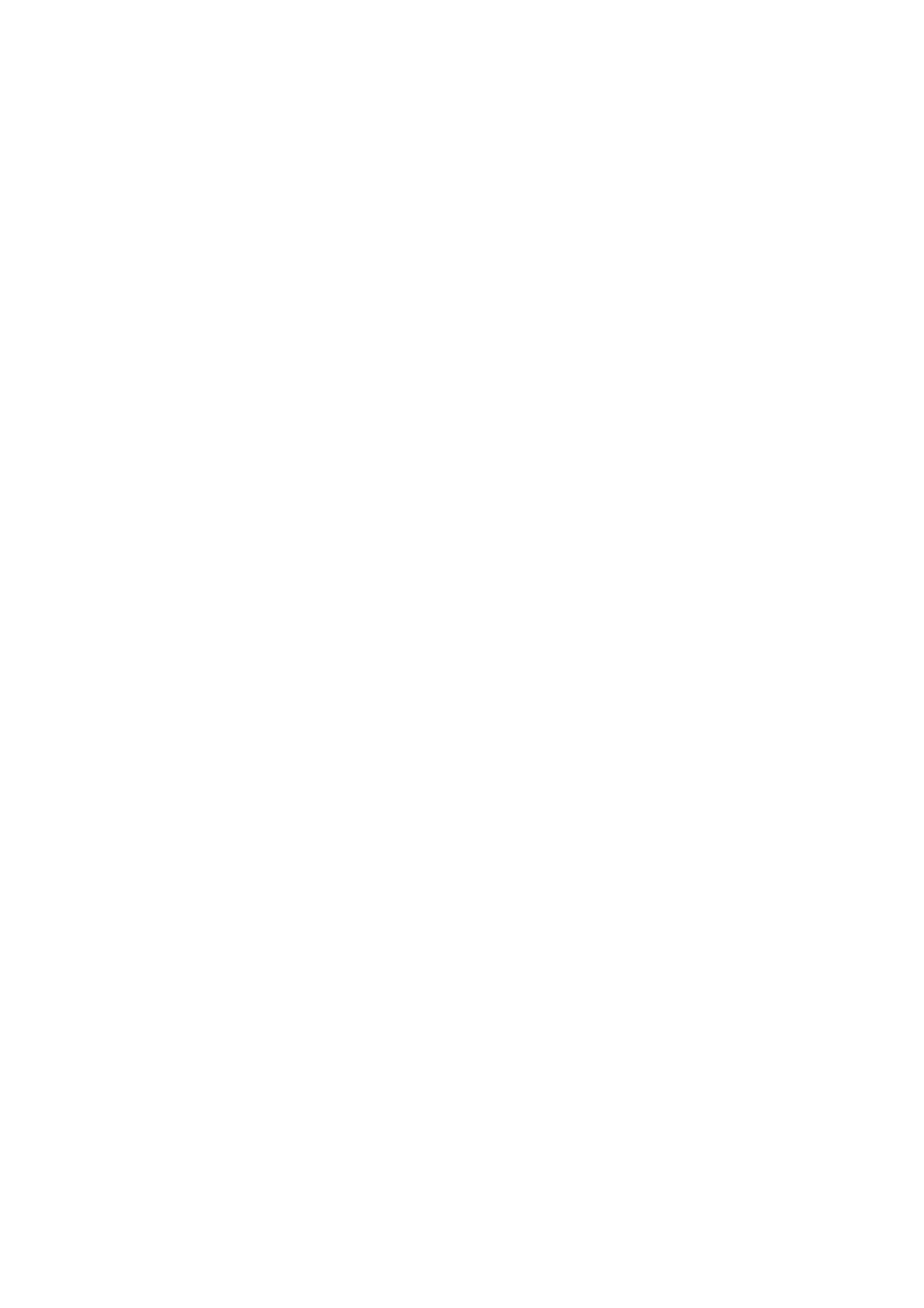# **CONCENTRATION ESTIMATES FOR ENTROPY MEASURES**

CAMILLO DE LELLIS, TRISTAN RIVIERE `

Abstract. We show that entropy solutions to 1 dimensional scalar conservation laws for totally nonlinear fluxes and for arbitrary measurable bounded data have a structure similar to the one of BV maps without being always BV. The singular set -shock waves- of such solutions is contained in a countable union of  $C^1$  curves and  $\mathcal{H}^1$  almost everywhere along these curves the solution has left and right approximate limits. The entropy production is concentrated on the shock waves and can be explicitly computed in terms of the approximate limits. The solution is approximately continuous  $\mathcal{H}^1$  almost everywhere outside this union of curves.

#### 1. INTRODUCTION

Let  $u : \mathbf{R}_t^+ \times \mathbf{R}_x$  be a bounded entropy solution of  $\partial_t u + \partial_x[f(u)] = 0$  and assume f is strictly convex. Since the classical results of Lax and Oleinik, it is known that  $u$  is locally a BV function, even when the initial data  $u(0, \cdot)$  are very irregular. We recall that a bounded distributional solution of  $\partial_t u + \partial_x[f(u)] = 0$  is an entropy solution if and only if

•  $\partial_t[q(u)] + \partial_x[q(u)]$  is a nonpositive measure for every convex entropy–entropy flux pair  $(q, \eta)$ , i.e. for every  $(q, \eta)$  such that q is convex and  $q'(t) = \eta'(t) f'(t) \mathcal{L}^1$ -a.e..

When  $f$  is not convex the solution of the Cauchy problem

$$
\begin{cases}\n\partial_t u + \partial_x[f(u)] = 0 \\
u(0, \cdot) = u_0(\cdot)\n\end{cases} \tag{1}
$$

is  $BV_{loc}$  if  $u_0 \in BV_{loc}(\mathbf{R})$ . But for less regular  $u_0, u$  is not, in general, a BV function. In [LPT] the authors have introduced a kinetic formulation for (1) and, using velocity averaging lemmas, they have proved that u belongs always to some fractional Sobolev space  $W^{\alpha,q}$ , even if  $u_0$  is not better than  $L^{\infty}$  (the exponents  $\alpha$  and q depending on the nonlinearity of the flux f). We refer to the book  $[P]$  for an account of the rich literature on kinetic formulations for conservation laws. See also [DW] for some examples concerning the optimal regularity of u.

However, the fractional Sobolev spaces  $W^{\alpha,q}$  with  $\alpha < 1$  do not provide good information on the "structure" of the singularities of the function  $u$ . The meaning of structure is explained by the following examples. First, let u be a  $C^1$  solution of (1) and  $(\eta, q)$  a  $C^1$  entropy–entropy flux pair. Then

$$
T := \partial_t [\eta(u)] + \partial_x [q(u)] = \eta'(u)u_t + (q'(u))u_x = q'(u)[u_t + f'(u)u_x] = 0. \tag{2}
$$

Instead, let u be discontinuous but *piecewise*  $C<sup>1</sup>$ . In particular assume the existence of a smooth 1–dimensional set  $J_u$  such that u is  $C^1$  on  $\mathbb{R}^2 \setminus J_u$  and has left and right traces (denoted by  $u^{\pm}$ ) on  $J_u$ . Then the distribution T does not vanish any more, but it is a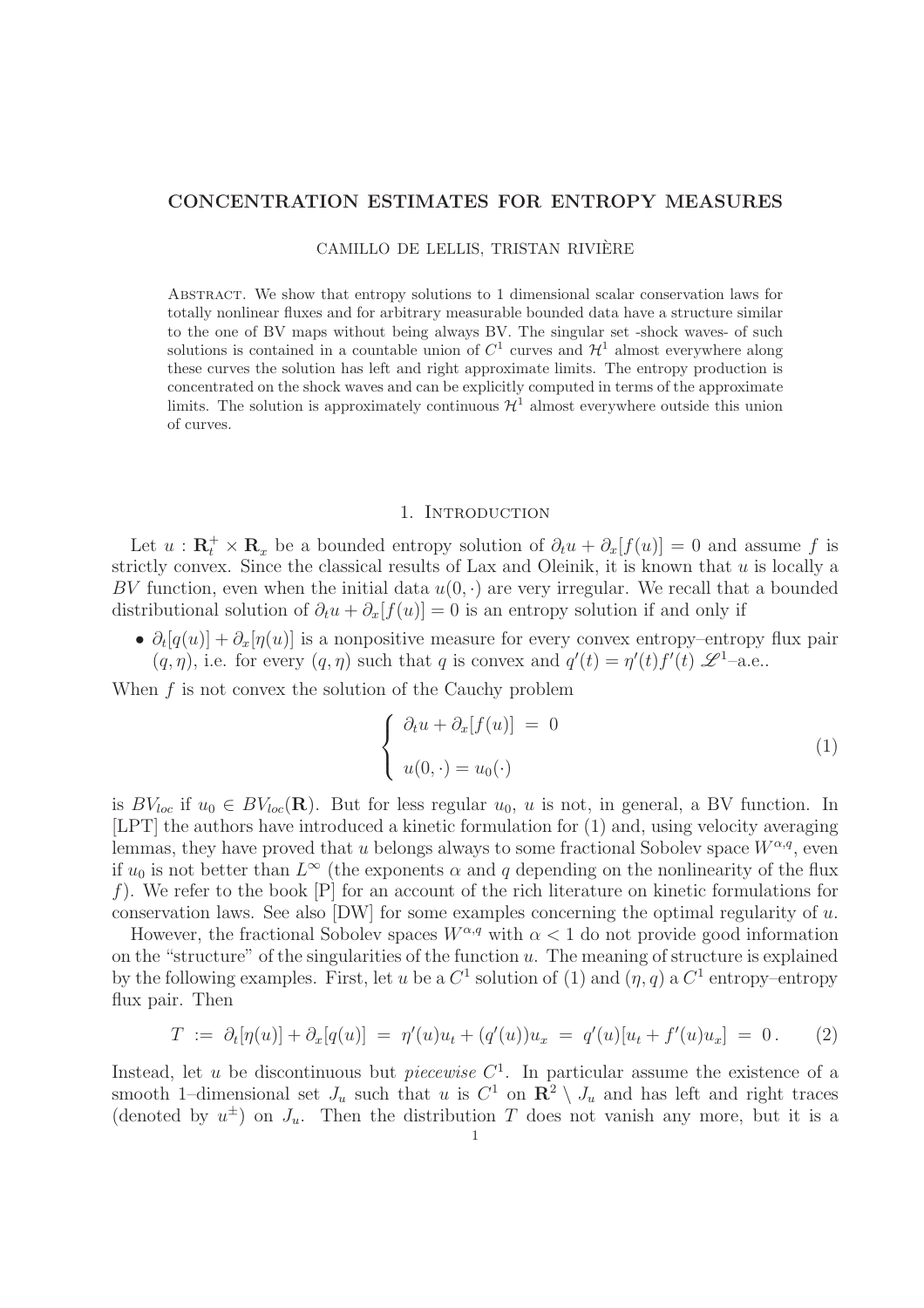measure concentrated on  $J_u$ . Indeed, if  $(1, s)$ / √  $\overline{1+s^2}$  denotes the tangent to  $J_u$  and  $\mathcal{H}^1$ denotes the 1–d Hausdorff measure, then

$$
\langle T, \varphi \rangle = \int_{J_u} \left[ \frac{s \left[ \eta(u^+) - \eta(u^-) \right] - \left[ q(u^+) - q(u^-) \right]}{\sqrt{1 + s^2}} \right] \varphi \, d\mathcal{H}^1. \tag{3}
$$

For BV solutions, the BV structure theorem and Vol'pert chain rule (see [AFP]) give a fairly good understanding of what happens. Indeed they imply the existence of a *rectifiable* set J<sup>u</sup> such that

- (i) u is approximately continuous outside  $J_u$  and has left and right traces on  $J_u$ ;
- (ii) for every entropy–entropy flux pair  $(\eta, q)$  the distribution T is still given by (3).

In this note we prove that, under some regularity assumptions on the flux  $f$ , the same structure holds for *every* entropy solution u

**Theorem 1.1.** Let  $f \in C^2(\mathbf{R}, \mathbf{R})$  and  $\{x | f''(x) = 0\}$  be locally finite. If u is an entropy *solution of* (1)*, then there is a rectifiable*  $1-d$ *. set*  $J \subset \mathbb{R}^2$  *s.t.* 

- (a) *Every*  $y \notin J$  *is a Lebesque point for u.*
- (b) u has right and left traces  $\mathcal{H}^1$ –a.e. on J.
- (c) *For any smooth entropy–entropy flux pair* (η, q)*, the entropy production is concentrated on* J *and can be computed "classically" as*

$$
\partial_t[\eta(u(t,x))] + \partial_x[q(u(t,x))] = \frac{s[\eta(u^+) - \eta(u^-)] - [q(u^+) - q(u^-)]}{\sqrt{1+s^2}} \mathcal{H}^1 \mathsf{L} J. \tag{4}
$$

**Remark 1.2.** We stress on the fact that such solutions u are not, in general, in BV. Indeed, let  $f(v) = |v|^p$ , with  $p > 2$ . Clearly, f satisfies all the assumptions above. Then, there are *entropy solutions* to  $\partial_t u + \partial_x |u|^p = 0$  such that  $u \notin W_{loc}^{\alpha,q}$  for any  $\alpha > \frac{1}{p-1}$  (and any q); cp. Proposition 3.4. of [DW].

**Remark 1.3.** In view of the fact that u is an *entropy* solution we actually expect that u is *continuous* outside  $J_u$ . Indeed this is known to be true for strictly convex fluxes (see Chapter XI of [Da]).

Much is known about the regularity of solutions to scalar conservation laws in one– dimension and, after all, if the initial data are BV, the solution is BV. Indeed our interest comes from a more general question in measure theory, which arises naturally in different areas of PDE.

## 1.1. **The general measure–theoretic question.**

**Problem 1.4.** *Let*  $\mathcal{E} \subset C^1(\mathbb{R}^k, \mathbb{R}^n)$  *and*  $u \in L^\infty(\mathbb{R}^n, \mathbb{R}^k)$ *. Assume that*  $\mu_{\Phi} := \text{div}[\Phi(u)]$  *is a Radon measure for every*  $\Phi \in \mathcal{E}$ .

- (i)' Does there exist a codimension 1 rectifiable set  $J_u$  such that u is approximately contin*uous outside* J<sup>u</sup> *and has left and right traces on* Ju*?*
- (ii)' If the answer to (i) is yes and  $\Phi, \Psi \in \mathcal{E}$ , can we relate the measures  $\mu_{\Psi}, \mu_{\Phi}$ , and the *pointwise information on* u *by "chain–rule" formulas?*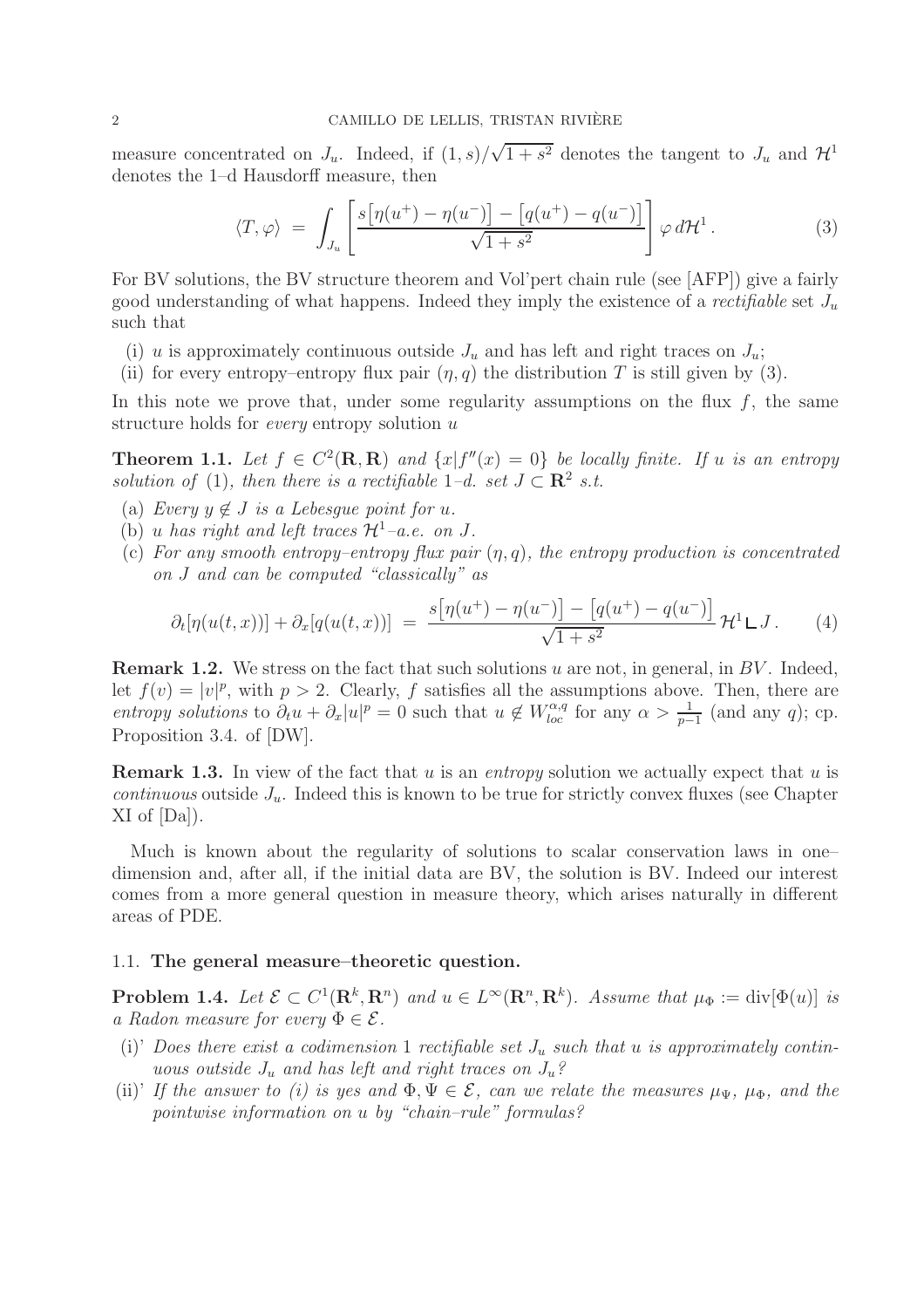We can give more specific versions of this quite general problem by simply assuming more information on the  $\mu_{\Phi}$ 's (i.e. that some are nonnegative measures, or that some vanish): Indeed in many concrete examples we know more about  $\mu_{\Phi}$ .

Note that the classical structure theorem of BV functions is a positive answer to (i)' when  $\mathcal{E}$  is the class of linear mappings  $L : \mathbb{R}^k \to \mathbb{R}^n$ . In this case the information of (i)' are summarized in the so called *precise representative of* u. Vol'pert chain–rule is a positive answer to (ii)' when  $\mathcal E$  *contains* the linear maps L. In this case, for any  $\Phi \in C^1$ , Vol'pert chain–rule provides an explicit formula for div $[\Phi(u)]$  in terms of the measures  $\partial_i u^i$  and of the precise representative of  $u$ .

Thus, Problem 1.4 can be considered as a non–linear version of the theory of fine properties of BV functions. Recently, some papers (see [AKLR], [DO], [DOW], [LR]) have given a positive answer to (i)' for many examples of classes  $\mathcal E$  related to PDE problems. To our knowledge this note provides the first positive answer to (ii)' in a case where there is no BV regularity. Moreover the answer to (i)' given in the papers cited above is not complete: their results do not prove that outside  $J_u$  the function is approximate continuous, but they yield a milder property (cp. (a') in subsection 2.1 and (a) in Theorem 1.1). In the particular case considered here we are also able to fill this gap.

1.2. **Applications to PDEs.** The link with the theory of scalar conservation laws is transparent. In this case u is an  $L^{\infty}$  entropy solution of (1) and  $\mathcal E$  is the set of convex entropy– entropy flux pairs  $(\eta, q)$ . This framework is available also for multi-d scalar equations, where Kruzkov's theory provides existence and uniqueness of entropy solutions to the Cauchy problem. Even for  $2 \times 2$  systems in 1 spatial dimension one can show, via compensated compactness, the existence of global  $L^{\infty}$  entropy solutions for any bounded initial data (this approach was pioneered in [DP] in the system of isentropic gas dynamics; we refer to [Se] for the general treatment of  $2 \times 2$  systems). However, except for some isolated examples, nothing is known about the regularity and the structure of these solutions. In this case an answer to Problem 1.4 would be much more relevant, since even when the initial data are BV, there are no global–in–time BV estimates when starting from large data. For small data, the recent remarkable work [BB] give BV estimates when the entropy solution achieved by compensated compactness is generated by the vanishing viscosity limit.

Besides the area of conservation laws, there is another active field in which Problem 1.4 has interesting applications. In recent years, models arising from different areas of physics (such as micromagnetism, liquid crystals, film–blistering) have raised the issues of understanding the asymptotic behavior of certain second–order functionals of Ginzburg–Landau type (see for example  $[AG]$ ,  $[DKMO1]$  and  $[GO]$ ). It turns out that the  $\Gamma$ -limit of these functionals (i.e. the appropriate limiting variational problem) can be properly understood in classes of functions which satisfy certain PDE's and for which the divergence of certain nonlinear quantities are Radon measures (see [ADM], [DKMO2], [JK] and [RS1]). Indeed the total variation of these Radon measures is controlled by the limit functional. It turns out, however, that this control does not give BV bounds and these classes of functions are strictly larger than BV (see [ADM] and [DW]).

In these variational problems the papers [DO] and [AKLR] provide, by giving a partial answer to (i)', a regularity theory for the functions in the domain of the conjectured  $\Gamma$ –limits. A positive answer to (ii)', which is still lacking, would give nice formulas for the conjectured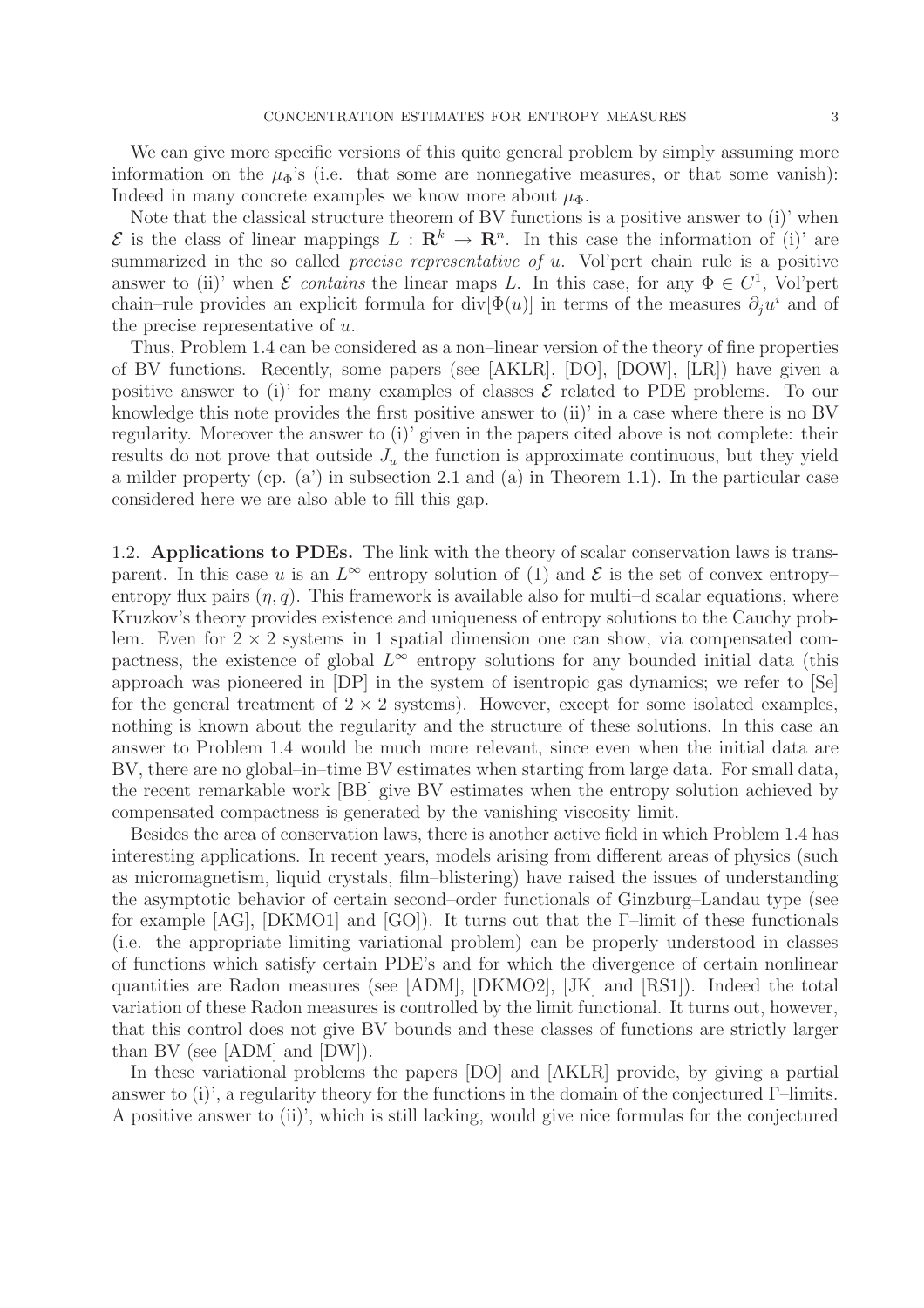Γ–limits and, potentially, could lead to complete proofs of the Γ–convergence results (see [ADM] and [RS1]).

1.3. **Links to kinetic theory.** Most of the PDE problems mentioned above enjoy a kinetic formulation (for the variational cases this formulation was introduced by [JP] and [RS2]). We give the kinetic formulation for entropy solutions of (1) and we refer to the book [P] for an account of the various kinetic formulations of the problems mentioned above. Let  $u$ be an entropy solution of  $(1)$  and assume (for simplicity) that u is nonnegative. Define the maxwellian  $\chi : \mathbf{R}_v \times \mathbf{R}_t \times \mathbf{R}_x$  as

$$
\chi(v, t, x) = \begin{cases} +1 & \text{if } 0 < v \le u(t, x) \\ 0 & \text{otherwise} \end{cases}
$$

Then  $\chi$  satisfies, in the sense of distributions, the *kinetic* equation

$$
\partial_t \chi + f'(v) \partial_x \chi = \partial_v \mu \tag{5}
$$

where  $\mu$  is a Radon measure on  $\mathbf{R}_v \times \mathbf{R}_{t,x}^2$ . Moreover, if we set

$$
K(v, u) = \begin{cases} v & \text{if } u \ge v \\ u & \text{otherwise} \end{cases}
$$
 (6)

we then have  $\mu(v, t, x) = \partial_t [K(v, u(t, x))] + \partial_x [f(K(v, u(t, x))]$ . Thus, a characterization of the measures

$$
\mu_v := \partial_t \big[ K(v, u(t, x)) \big] + \partial_x \big[ f(K(v, u(t, x)) \big] \tag{7}
$$

is equivalent to characterize the r.h.s. of (5). Indeed, in all the cases where a kinetic formulation is available, point (ii)' of Problem 1.4 reduces essentially to prove that the r.h.s. of the corresponding kinetic equation is concentrated on the set  $J_u$ . We point out that the problem of proving concentration estimates for the entropy measure  $\mu$  was first mentioned in [LPT] (cf. the first open question listed in section 1.13 of [P]).

Finally we remark that some technical lemmas proved in this note yield new results even in the kinetic theory. Indeed:

- 1. Thanks to a regularity result of [Ch] we prove that for  $\mu$  in (5),  $\partial_v^2 \mu$  is a measure (see Proposition 4.1). This information can be combined with suitable modifications of the velocity averaging lemmas in [JP2] to improve the Sobolev regularity of u known up to now. However we do not pursue this issue.
- 2. In Section 6 we derive a new averaging lemma for solutions of the transport equation (43). To our knowledge this is the first example of an averaging lemma where no  $L^p$ bounds in the transported values are assumed.

# 2. Outline of the proof

2.1. **Previous results.** From theorem 2.4 and remark 2.5 of [DOW] we know the existence of a rectifiable set J such that (b) above holds and:

- (a') In every  $y \notin J$  the mean oscillation of u vanishes.
- (c') For any smooth entropy–entropy flux pair  $(\eta, q)$ , the entropy production is given by  $\zeta + \alpha$ , where  $\zeta$  is the right hand–side of (4) and  $\alpha$  satisfies the following condition:

$$
\alpha(K) = 0 \qquad \text{for every Borel set } K \text{ with } \mathcal{H}^1(K) < \infty. \tag{8}
$$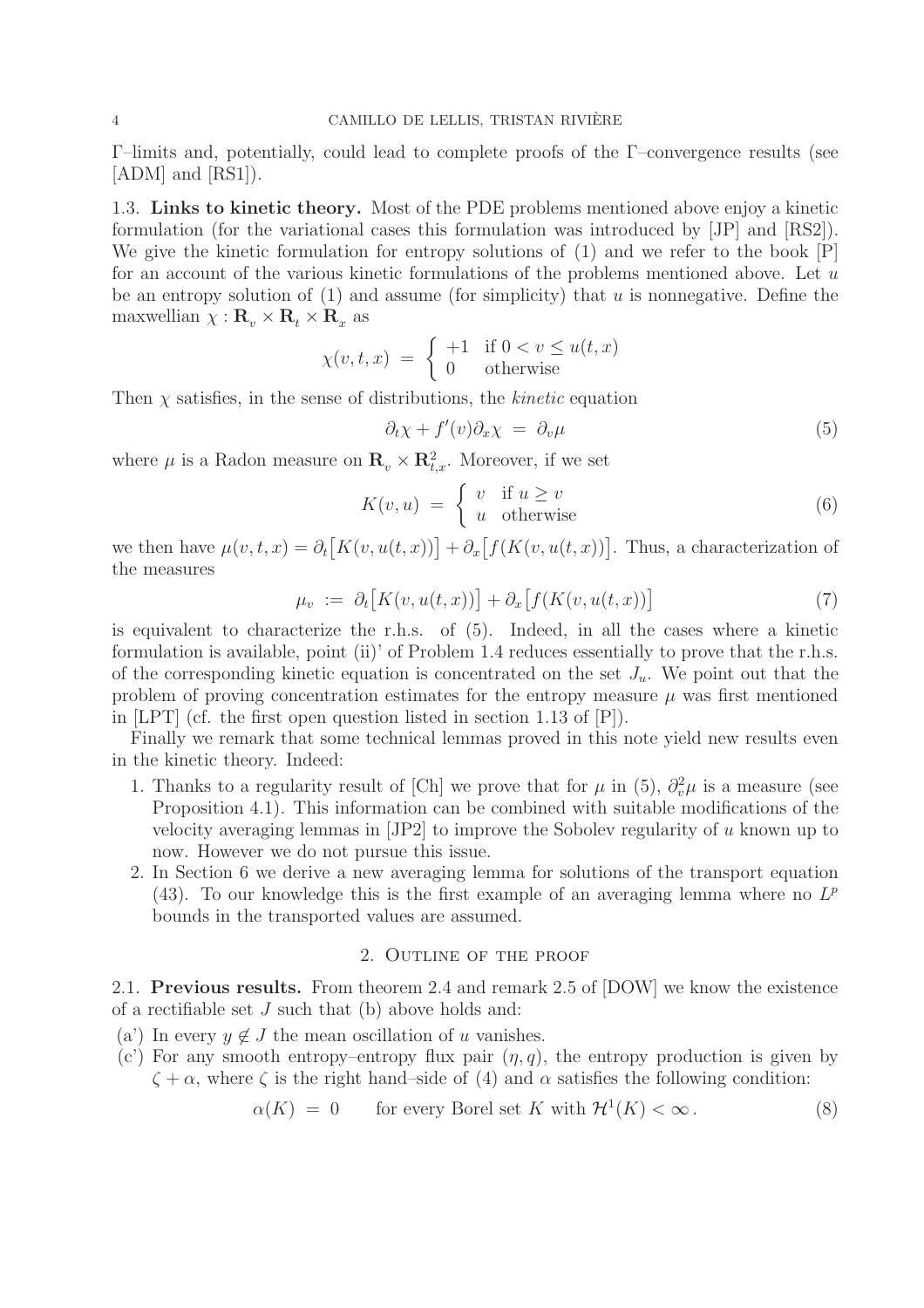Hence, our tasks are to improve (a') and (c') to (a) and (c). A crucial role will be played by the following theorem of [Ch]:

**Theorem 2.1.** *There is a constant* C *(depending on*  $||u||_{\infty}$  *and* f*) such that* 

$$
\left\|\partial_x \left[f'(u(T,\cdot))\right]\right\|([a,b]) \ \leq \ C\left(1+\frac{b-a}{T}\right) \ . \tag{9}
$$

Actually, the author in [Ch] gives an explicit proof of Theorem 2.1 when  $|\{f''=0\}| \leq 2$ and at the end of the paper remarks that this proof can be generalized to the case when the set  ${f'' = 0}$  is locally finite (cp. section 6 of [Ch]).

2.2. **Strategy of the proof.** We first establish some notation which will be used throughout the paper. If  $\nu$  is a Radon measure on  $\Omega$ , then  $\nu^+$  and  $\nu^-$  denote its positive and negative part ( $\nu = \nu^+ - \nu^-$ ).  $\|\nu\|$  denotes the measure  $\nu^+ + \nu^-$  and  $\|\nu\|_{\mathcal{M}(\Omega)}$  denotes the total variation of v on  $\Omega$  (that is,  $\|\nu\|(\Omega)$ ).  $B_r(y)$  denotes the ball of radius r centered at y.

**Proof of (a)** This is based on the following remark. Assume that at point  $(t_0, x_0)$  the mean oscillation of u vanishes, but u is not approximate continuous. This implies that the averages of u on the balls of radius r oscillates between two values  $a < b$  as  $r \downarrow 0$ . By a Fubini–Tonelli argument, this oscillation will take place in most of the lines passing through  $(t_0, x_0)$ . A linear change of variables and Theorem 2.1 give that this oscillation cannot take place if the lines are space–like. The detailed proof is given in Section 3.

**Proof of (c)** Everything boils down to show that the measure  $\mu$  on the r.h.s of (5) is concentrated on J.

Using Theorem 2.1, in Section 4 we prove that  $\partial_v^2 \mu$  is a measure. Denote by  $\nu$  the nonnegative measure on  $\mathbb{R}^2$  which is the  $(x, t)$ –marginal of the total variation of  $\partial_v^2 \mu$ . Then the estimate on  $\partial_v^2 \mu$  allows to write  $\mu$  as  $g(v, t, x)\nu$ , where  $\partial_v^2 g(\cdot, t, x)$  is a measure in v for  $\nu$ -a.e.  $(t, x)$  (see Lemma 5.1). Thus our claim is equivalent to show that  $\nu$  is concentrated on J. We argue by contradiction and assume that  $\nu(\mathbf{R}^2 \setminus J) > 0$ . Take a "typical" point which lies outside J but which "sees" the measure  $\nu$  (for the precise meaning compare with the set A defined in Proposition 5.3). In what follows, this point will be called *base point* and for simplicity we assume that it is the origin.

We look at the rescaled kinetic equations satisfied by the rescaled functions  $\chi_r(v, t, x) :=$  $\chi(v,rt,rx)$ , that is

$$
\partial_t \chi_r + f'(v) \partial_x \chi_r = \partial_v \frac{\tilde{\mu}^r}{r} . \tag{10}
$$

Here the  $\tilde{\mu}^r$  are the appropriate rescalings of the measure  $\mu$ . We divide (10) by the quantity  $\alpha_r = \nu(B_r)/r$ , thus getting

$$
\partial_t \frac{\chi_r}{\alpha_r} + f'(v) \partial_x \frac{\chi_r}{\alpha_r} = \partial_v \frac{\tilde{\mu}^r}{\nu(B_r)} =: \partial_v \mu^r. \tag{11}
$$

By  $(c')$  it follows that J coincides (up to  $\nu$ -negligible sets) with the set of points y where

$$
\limsup_{r \downarrow 0} \frac{\nu(B_r(y))}{r} \; > \; 0 \, .
$$

Thus, "typically"  $\alpha_r \downarrow 0$ , since our base point is out of J.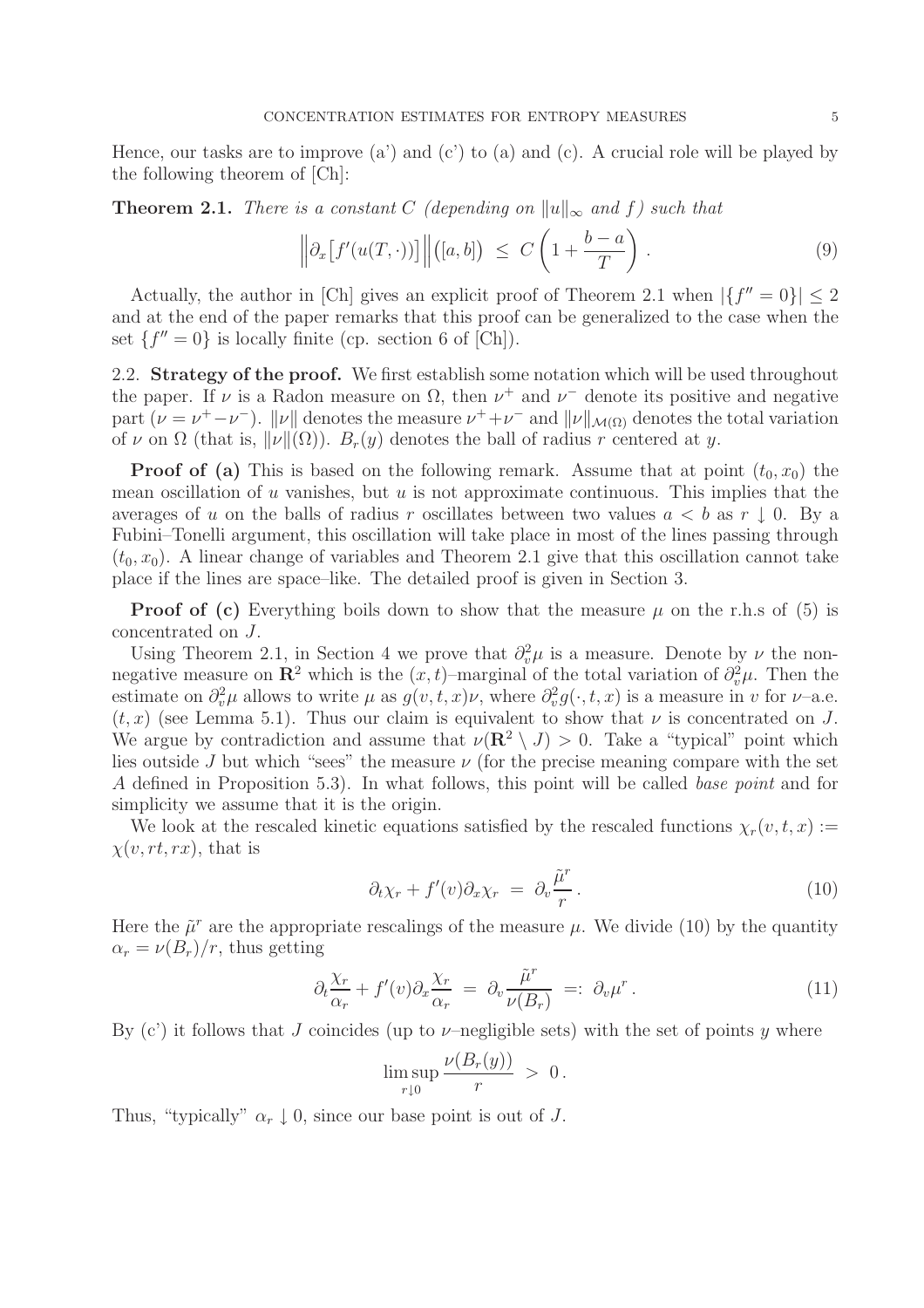By an infinite version of Radon–Nykodim Theorem (see Proposition 5.3), the convergent subsequences  $\mu^{r_n}$  are converging to a measure of the form  $g(v)\mathscr{L}^1 \times \nu_{\infty}$ , where  $\nu^{\infty}$  is a nonnegative measure on  $\mathbb{R}^2$ . This product structure is a consequence of a very general fact and similar remarks have already been used in [DO], [DOW] and [AKLR]. Note that, since the base point is "typical" and sees the measure  $\nu$ , we have that  $g(v)\mathscr{L}^1 \times \nu_{\infty}$  is not the trivial measure.

Take an arbitrary  $T \in [-1, 1]$  and consider the solution  $\chi_n^f$  of the free transport equation

$$
\begin{cases}\n\partial_t \chi_n^f + f'(v) \partial_x \chi_n^f = 0 \\
\chi_n^f(v, T, x) = \chi_{r_n}(v, T, x).\n\end{cases}
$$
\n(12)

Define

$$
F_n(v, t, x) := \frac{\chi_{r_n}(v, t, x) - \chi_n^f(v, t, x)}{\alpha_{r_n}}
$$

and note that they solve the transport equation

$$
\begin{cases} \partial_t F_n + f'(v)\partial_x F_n = \partial_v \mu^{r_n} \\ F_n(v, T, x) = 0. \end{cases}
$$
\n(13)

Formally, in the limit we get a distribution L which solves

$$
\begin{cases} \partial_t L + f'(v)\partial_x L = g'(v)\nu_\infty \\ L(v, T, x) = 0. \end{cases}
$$
\n(14)

The  $\chi_{r_n}(v, \cdot)$  are rescalings of the  $\chi(v, \cdot)$ , which are the characteristic functions of the v– sublevel sets of u. Since our base point does not belong to  $J$ , (a) applies and hence the rescalings of u around the base point are converging to a constant (recall that the base point is the origin and thus this constant is  $u(0)$ ). Thus  $\chi_{r_n}(v, \cdot)$  is converging to the constant 1 if  $0 < v < u(0)$  and to the constant 0 otherwise. The  $\chi_n^f$ , being solutions of a free transport equation, take value in  $\{0, 1\}$ . Thus one could hope that the distribution L satisfies the sign condition:

$$
L \le 0 \text{ on } ]u(0), +\infty[\times \mathbf{R}^2 \text{ and } L \ge 0 \text{ on } ]0, u(0)[\times \mathbf{R}^2. \tag{15}
$$

This may not be the case, since L is the limit  $F_n = \frac{\chi_{r_n} - \chi_n^f}{\alpha_{r_n}}$  and  $\alpha_{r_n} \downarrow 0$ . However, recall the estimate on  $\partial_{\nu}^{2}\mu$ . In a "typical point" this estimate translates into a uniform estimate for the measures  $\partial_v^2 \mu^{r_n}$ . This is used in section 6 to prove an averaging lemma (see Lemma 6.1) for the functions  $F_n$ . This lemma is, to our knowledge, new and provides sufficiently strong information in order to derive  $(15)$ . Then, playing with the arbitrariness of T in  $(14)$ , with (15) and with the condition  $\nu_{\infty} \geq 0$ , we can prove that L and  $\nu_{\infty}$  must vanish identically. This gives a contradiction since we have fixed a typical point which "sees" the measure  $\nu$ (that is,  $\nu_{\infty}$  cannot vanish identically).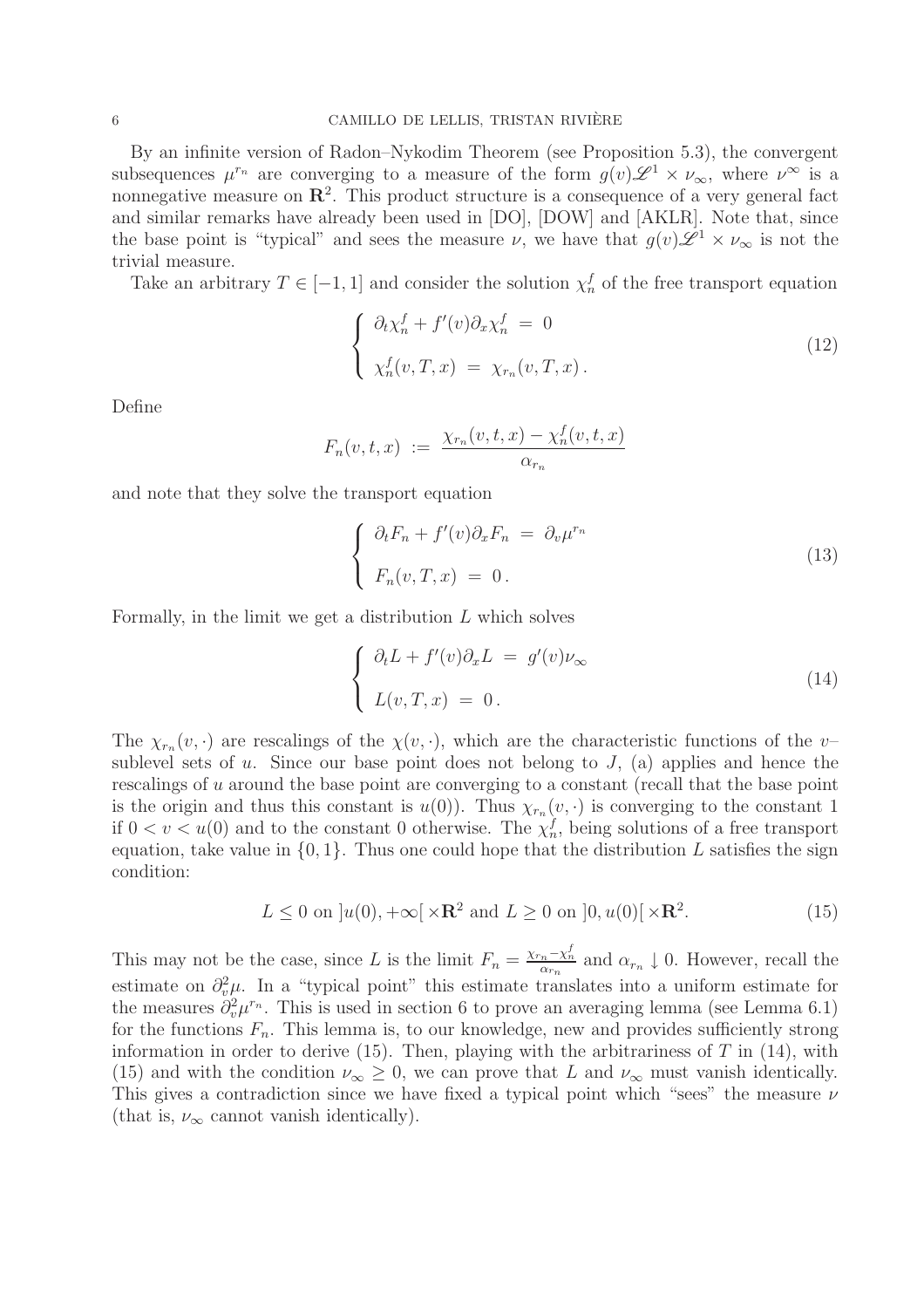#### 3. From VMO to Lebesgue points

In this section we use Theorem 2.1 to show (a). Let us fix  $y \notin J$  and assume  $y \in \{t > 0\}$ . For simplicity, assume that  $y = (T, 0)$  and recall that u is an entropy solution in  $\{t > 0\}$ . Set

$$
\overline{u}^r = \frac{1}{\pi r^2} \int_{B_r(y)} u(t, x) dt dx.
$$

From (a') we get that

$$
\lim_{r \downarrow 0} \frac{1}{\pi r^2} \int_{B_r(y)} \left| u(t, x) - \overline{u}^r \right| dt dx = 0. \tag{16}
$$

Thus we have to prove that  $a := \liminf_{r \downarrow 0} \overline{u}_r = \limsup_{r \downarrow 0} \overline{u}_r =: b$ .

**Step 1** Assume, by contradiction, that  $a < b$  and fix the following convention:

- If  $\ell$  is a half-line starting at y and  $y_1 \neq y_2 \in \ell$ , then we say that  $y_1 > y_2$  if  $|y_1| > |y_2|$ .
- We parameterize the family of all half-lines  $\ell$ 's using vectors of  $S^1$  in the usual way.

Applying Fubini–Tonelli Theorem in polar coordinates, we get the following:

- (Co) Let  $\delta > 0$  be given,  $N > 0$  be any given natural number and  $I_1, I_2 \subset ]a, b[$  two given intervals. Then for  $\mathcal{H}^1$ –a.e.  $\ell$ , there exist 2N points  $y_1, \ldots, y_{2N} \in \ell \cap B_{\delta}(y)$  with
	- (i)  $y_1 > y_2 > \ldots > y_{2N}$ ;
	- (ii) All  $y_i$ 's are Lebesgue points for u and  $u(y_{2i}) \in I_2$ ,  $u(y_{2i+1}) \in I_1$ .

Fix now two intervals  $I_1, I_2 \subset [a, b]$  such that  $f'(I_1) \leq c < d \leq f'(I_2)$  (this is certainly possible since  $f''$  vanishes only in finitely many points). Note that, if for N large enough one of the  $\ell$ 's above were the x axis, we would have a contradiction. Indeed we would have  $TV(f'(u(T, \cdot))) \geq N(d - c)$  and for large N's this would contradict (9). In the next step we will modify this idea using half-lines  $\ell$  which are close to the horizontal one.

**Step 2** Let us make a linear change of coordinates by putting  $\xi = x - \varepsilon t$ . In these new coordinates the conservation law becomes

$$
\partial_t[u+\varepsilon f(u)] + \partial_{\xi}[f(u)] = 0.
$$

Note that for  $\varepsilon$  sufficiently small the function  $g_{\varepsilon}(v) = v + \varepsilon f(v)$  is invertible in the range of  $u$  (the range of  $u$  is bounded). We define

$$
f_{\varepsilon}
$$
:  $]-C_1, C_1[ \rightarrow \mathbf{R}$  as  $f_{\varepsilon}(v) = f(g_{\varepsilon}^{-1}(v)),$ 

and  $w_{\varepsilon} = u + \varepsilon f(u)$ , where  $C_1$  is a suitable constant. Note that  $w_{\varepsilon}$  is a distributional solution of  $\partial_t w_\varepsilon + \partial_\xi [f_\varepsilon(w_\varepsilon)] = 0$ . Actually it is not difficult to see that  $w_\varepsilon$  is an *entropy* solution. Moreover the following straightforward computations show that the numbers of zeros of  $f_{\varepsilon}$ and f are the same (cf. (17) below). From  $f_{\varepsilon}(g_{\varepsilon}(v)) = f(v)$  and  $g'_{\varepsilon}(v) = 1 + \varepsilon f'(v)$ , we get

$$
f'_{\varepsilon}(g_{\varepsilon}(v)) = \frac{f'(v)}{1 + \varepsilon f'(v)} = \frac{1}{\varepsilon} \left[ 1 - \frac{1}{1 + \varepsilon f'(v)} \right]
$$

$$
f''_{\varepsilon}(g_{\varepsilon}(v)) = \frac{1}{g'_{\varepsilon}(v)} \left[ \frac{f''(v)}{(1 + \varepsilon f'(v))^2} \right] = \frac{f''(v)}{(1 + \varepsilon f'(v))^3}
$$
(17)

We are in the conditions of applying Theorem 2.1 with  $w_{\varepsilon}$  in place of w and  $f_{\varepsilon}$  in place of f. In order to simplify the notation, we will use the following convention: If  $S \subset \mathbb{R}^2$  is any segment and  $q : \mathbb{R}^2 \to \mathbb{R}$ , then  $TV(q, S)$  is the total variation of the restriction of q to S.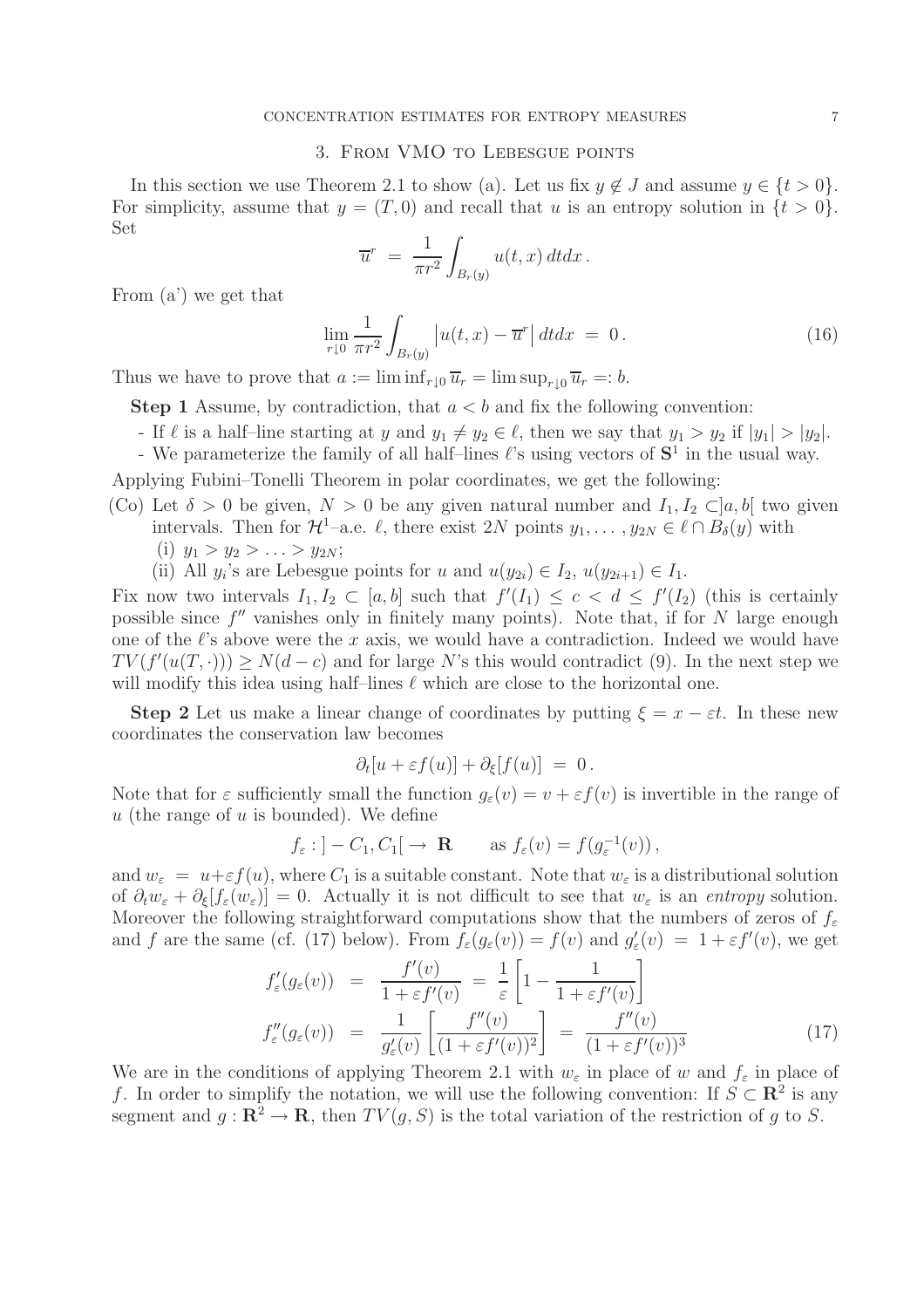Define  $S_{\delta}^{\varepsilon}$  as the segment joining  $y = (T, 0)$  and the point  $y + \delta(1, \varepsilon)$ / √  $1 + \varepsilon^2$ . Denote by  $h_{\varepsilon}$  the function  $h_{\varepsilon}(v) = f'_{\varepsilon}(g_{\varepsilon}(v))$ . Apply Theorem 2.1 to  $w_{\varepsilon}$  and  $f_{\varepsilon}$  in place of w and f and translate the BV estimate in the old coordinates  $(t, x)$ . It is immediate to check that we get the following: There exists a constant K such that, if  $\delta$  and  $\varepsilon$  are small enough, then

$$
TV\big(h_{\varepsilon}(u), S_{\delta}^{\varepsilon}\big) \leq K. \tag{18}
$$

Recall c, d,  $I_1$  and  $I_2$  defined in Step 1. Clearly, for  $\varepsilon$  sufficiently small we have

$$
h_{\varepsilon}(I_1) \le \kappa_1 < \kappa_2 \le h_{\varepsilon}(I_2). \tag{19}
$$

Now choose N large enough so that  $2N(\kappa_2 - \kappa_1) > K$  and select  $\varepsilon$  so that  $S_{\varepsilon}^{\delta}$  contains  $2N$ points  $y_1, \ldots, y_{2N}$  satisfying (i) and (ii) of  $(Co)$  in the previous step. Then we would have  $TV(h_{\varepsilon}(u(t,x)), S_{\varepsilon}^{\delta}) \geq 2N(\kappa_1 - \kappa_2) > K$ , which contradicts (18).

# 4. ESTIMATE FOR  $\partial_v^2 \mu$

**Proposition 4.1.** Let u and f be as in Theorem 1.1 and let  $y = (T, z) \in \mathbb{R}^+ \times \mathbb{R}$ . There *is a constant*  $C_1$  *(depending on*  $||u||_{\infty}$ *, f and*  $T$ *) s.t.* 

$$
\|\partial_v^2 \mu\| \big(\mathbf{R}_v \times B_{T/2}(y)\big) \ \leq \ C_1 \,. \tag{20}
$$

*Proof.* It is sufficient to prove (20) when  $u \in BV_{loc}$ . Indeed, assume that (20) holds for BV solutions and fix an entropy solution u. Choose a sequence  $\{v_n\} \subset BV_{loc}(\mathbf{R})$  s.t.

$$
v_n(\cdot) \to u(0,\cdot)
$$
 in  $L^1_{loc}$  and  $||v_n||_{\infty} \le ||u||_{\infty}$ .

Let  $u_n$  be the entropy solution of

$$
\begin{cases} \partial_t u_n + \partial_x [f(u_n)] = 0 \\ u_n(0, \cdot) = v_n(\cdot) \end{cases}
$$

By the maximum principle,  $||u_n||_{\infty} \le ||u_n||_{\infty} \le ||u||_{\infty}$ . By the  $L^1$  contraction principle (see Theorems 6.2.2 and 6.2.3 of [Da]),  $u_n \in BV_{loc}(\mathbb{R}^2)$  and  $u_n \to u$  in  $L^1_{loc}(\mathbb{R}^+ \times \mathbb{R})$ . Thus

$$
\partial_v^2 \mu_n = \partial_v (\partial_t \chi_n + f'(u) \partial_x \chi_n) \to \partial_v^2 \mu \quad \text{in the sense of distributions }.
$$

Since  $\|\partial_v^2\mu_n\|(\mathbf{R}_v \times B_{T/2}(y)) \leq C_1$ , by semicontinuity of the total variation we get (20).

**The case**  $u \in BV_{loc}$ 

For  $u \in BV_{loc}$ , we prove (20) using Vol'pert chain rule. Denote by J the jump set of u and by  $\xi = (1, s)/\sqrt{1 + s^2}$  the tangent to J. Then Vol'pert chain rule implies

$$
\|\partial_x f'(u)\| \ge \frac{|f'(u^+) - f'(u^-)|}{\sqrt{1 + s^2}} \mathcal{H}^1 \mathsf{L} J. \tag{21}
$$

We calculate  $\mu$  using (7). Vol'pert chain rule gives  $\mu = q(v, u^+, u^-, s) \mathcal{H}^1 \square J$ , with

$$
g(v, u^+, u^-, s) = \frac{1}{\sqrt{1+s^2}} \left\{ \left[ f(K(u^+, v)) - f(K(u^-, v)) \right] - s \left[ K(u^+, v) - K(u^-, v) \right] \right\}.
$$

Assume, for the sake of simplicity, that  $u^+ > u^-$ . Then

$$
h(s, u^+, u^-, v) := [f(K(u^+, v)) - f(K(u^-, v))] - s[K(u^+, v) - K(u^-, v)]
$$
  
= 
$$
[f(u^+) - f(v) - s(u^+ - v)]\mathbf{1}_{[u^+, u^-]}(v).
$$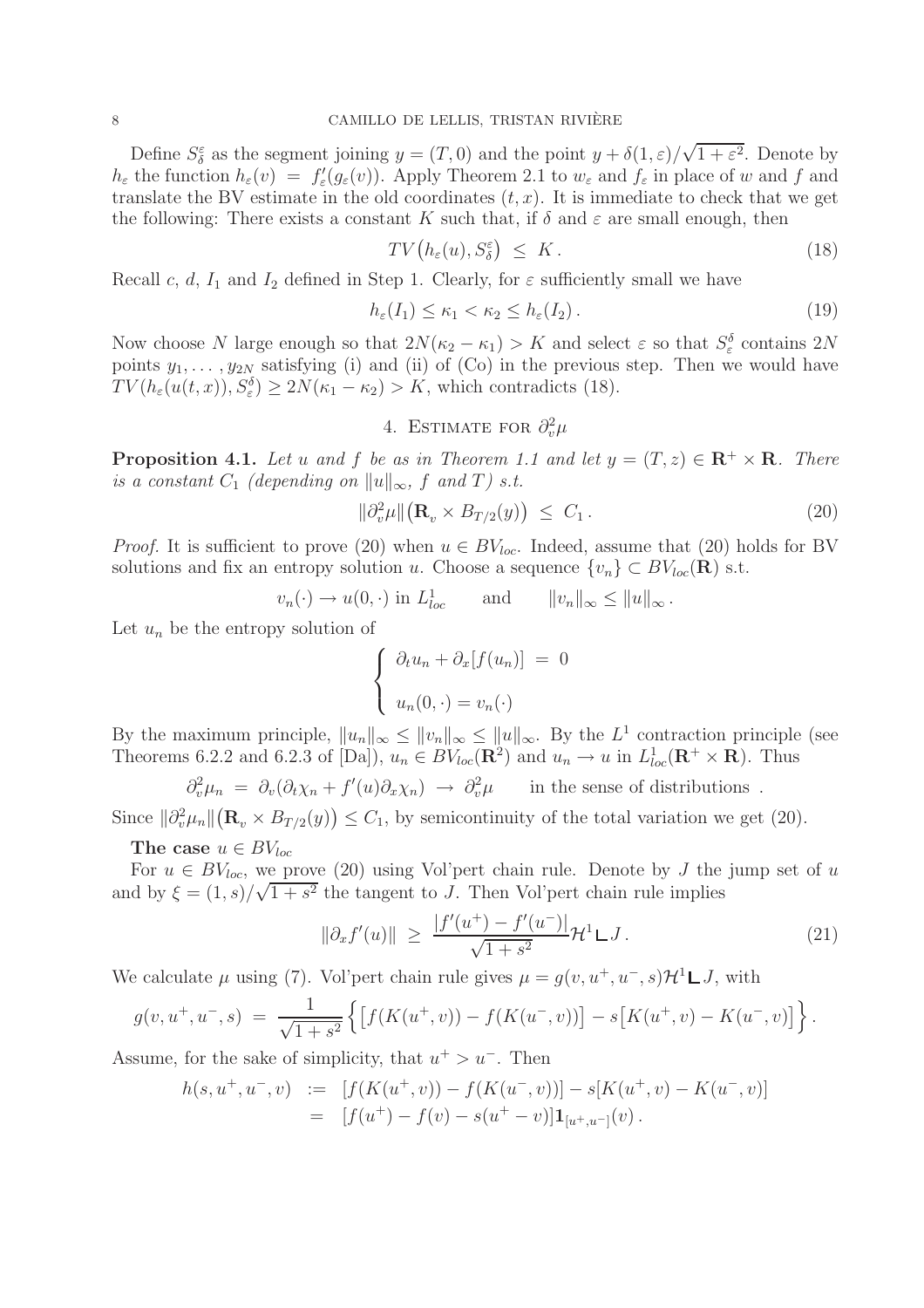For each  $t, x$ , consider the function

$$
h_{t,x}(v) = h(s(t,x), u^+(t,x), u^-(t,x), v).
$$

Clearly  $h_{t,x} \in C^2([u^-, u^+])$ . The Rankine–Hugoniot condition gives

$$
s = \frac{f(u^+) - f(u^-)}{u^+ - u^-}.
$$

Hence  $h_{t,x}(u^+) = h_{t,x}(u^-) = 0$ . Note that

$$
\partial_v^2 \mu = \left[ h''_{t,x}(v) + h'_{t,x}(u^+) \delta_{u^+}(v) - h'_{t,x}(u^-) \delta_{u^-}(v) \right] \mathcal{H}^1 \mathcal{L} J.
$$

Thus, set  $B = B_{T/2}(y)$  and compute

$$
\|\partial_v^2 \mu\|(\mathbf{R}_v \times B) = \int_{J \cap B_{T/2}(y)} \left[ \int_{u^-}^{u^+} |h''_{t,x}(v)| \, dv + |h'_{t,x}(u^+)| + |h'_{t,x}(u^-)| \right] d\mathcal{H}^1(t, x). \tag{22}
$$

To estimate (22), we split  $J \cap B$  into two parts. Fix  $\varepsilon$  so small that

 $\{v_1 \neq v_2, f''(v_1) = f''(v_2) = 0 \text{ and } |v_i| \le ||u||_{\infty} \} \implies |v_1 - v_2| > \varepsilon$  (23) and define the sets

$$
J^{l} := \left\{ (t, x) \in J \cap B : |u^{+}(t, x) - u^{-}(t, x)| > \varepsilon \right\}
$$
  

$$
J^{s} := \left\{ (t, x) \in J \cap B : |u^{+}(t, x) - u^{-}(t, x)| \le \varepsilon \right\}.
$$

Clearly there is a  $C(\varepsilon)$  such that, if  $|u^+ - u^-| > \varepsilon$ , then

$$
\int_{u^-}^{u^+} |h''_{t,x}(v)| dv + |h'_{t,x}(u^+)| + |h'_{t,x}(u^-)| \le C(\varepsilon) \int_{u^-}^{u^+} |h_{t,x}|(v) dv. \tag{24}
$$

Thus

$$
\|\partial_v^2 \mu\| \left( \mathbf{R}_v \times J^l \right) \le C(\varepsilon) \|\mu\| \left( \mathbf{R}_v \times J^l \right) \le C(\varepsilon) \|\mu\| \left( \mathbf{R}_v \times B \right). \tag{25}
$$

Fix  $(t, x) \in J^s$ . Since  $h''_{t,x}(v) = -f''(v)$ /  $\overline{1+s^2}$ , (23) implies that  $h''_{t,x}$  changes sign at most once in  $[u^-, u^+]$ . Recall that

 $h_{t,x}(u^{-}) = h_{t,x}(u^{+}) = 0$ 

and that, since  $\mu \geq 0$ , we have  $h_{t,x} \geq 0$  on  $[u^-, u^+]$ . All these conditions imply that  $h''_{t,x} \leq 0$ on  $[u^-, u^+]$  (which in turn implies  $f'' \ge 0$ ). Moreover there exists a  $v \in [u^-, u^+]$  such that  $h'_{t,x}(v) = 0$ . Thus

$$
\int_{u^{-}}^{u^{+}} |h''_{t,x}(v)| dv + |h'_{t,x}(u^{+})| + |h'_{t,x}(u^{-})| \le 3 \int_{u^{-}}^{u^{+}} |h''_{t,x}(v)| dv
$$

$$
= \frac{3}{\sqrt{1+s^{2}}} \int_{u^{-}}^{u^{+}} f''(v) dv = \frac{3(f'(u^{+}) - f'(u^{-}))}{\sqrt{1+s^{2}}}.
$$
(26)

(21) implies that

$$
\left\|\partial_v^2 \mu\right\| \left(\mathbf{R}_v \times J^s\right) \leq 3 \left\|\partial_x[f'(u)]\right\| (J^s) \leq 3 \left\|\partial_x[f'(u)]\right\| (B). \tag{27}
$$

Adding (25) and (27) we get

$$
\|\partial_v^2 \mu\|(\mathbf{R}_v \times B) \leq C(\varepsilon) \|\mu\|(\mathbf{R}_v \times B) + 3 \|\partial_x[f'(u)]\| (B) .
$$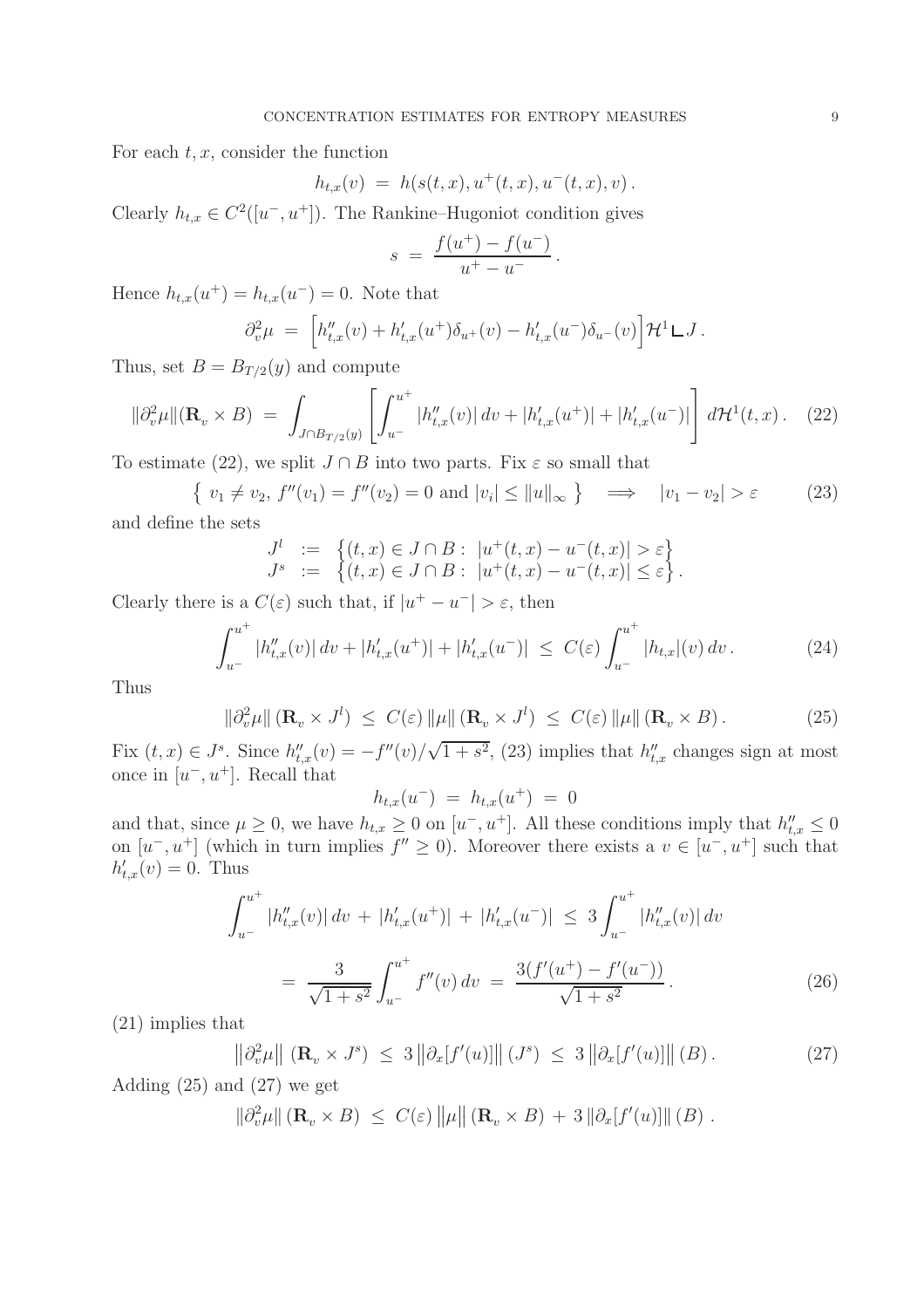The first part of the right hand side is bounded by a constant depending only on  $||u||_{\infty}$  and f. The second part can be bounded using Theorem 2.1. This concludes the proof.  $\Box$ 

# 5. Blow–up of measures

Let  $\mu$ , u and  $\chi$  be as in Subsection (1.3). We denote by  $\nu$  the x, t–marginal of  $\|\partial_v^2\mu\|$ , i.e. the measure of  $\mathcal{M}(\mathbb{R}^2)$  defined as

$$
\nu(A) := \|\partial_v^2 \mu\|(\mathbf{R}_v \times A) \qquad \text{for all Borel sets } A \subset \mathbf{R}^2. \tag{28}
$$

Note that we can give a "pointwise"–in  $v$  meaning to the measure  $\mu$ . More precisely, thanks to equation (7), the distribution

$$
\mu_v := \partial_t K(v, u(t, x)) + \partial_x \Big[ f\big(K(v, u(t, x))\big) \Big] \tag{29}
$$

is a measure for each v and

$$
\int \varphi(v,t,x) d\mu(v,t,x) = \int_{\mathbf{R}} \left[ \int_{\mathbf{R}^2} \varphi(v,t,x) d\mu_v(t,x) \right] dv \quad \text{for all } \varphi \in C_c(\mathbf{R}^3). \tag{30}
$$

**Lemma 5.1.** *There exists a bounded Borel function g s.t.*  $\mu(v, t, x) = g(v, t, x)\nu$  and

for 
$$
\nu
$$
-a.e.  $(t, x)$ ,  $\partial_v^2 g(\cdot, t, x)$  is a measure on  $\mathbf{R}_v$  with  $\|\partial_v^2 g(\cdot, t, x)\|_{\mathcal{M}(\mathbf{R}_v)} = 1$ . (31)

*Proof.* Fix  $v > 0$  and a ball  $B \subset \mathbb{R}^2$ . Take a sequence of functions  $\{\varphi_n\} \subset C_c^{\infty}(\mathbb{R})$ , with

 $\|\varphi_n\|_{L^1} = 1$  and  $\varphi_n \to \delta_v$  in the sense of distributions.

Choose a sequence

 $\{\Phi_m\} \subset C_c^{\infty}(B)$  with  $\Phi_m \uparrow \mathbf{1}_B$  pointwise everywhere.

Using (30), (29) and the nonnegativity of  $\mu_v$ , we easily get

$$
\mu_v(B) = \lim_{m \uparrow \infty} \lim_{n \uparrow \infty} \int \varphi_n(v) \Phi_m(t, x) d\mu(v, t, x).
$$
\n(32)

Recall that  $||u||_{\infty} < \infty$  by assumption and that  $\mu_v \equiv 0$  for  $v \notin [-||u||_{\infty}, ||u||_{\infty}]$ . Choose  $\psi_n$ such that  $\psi_n'' = \varphi_n$  and  $\|\psi_n\|_{L^{\infty}(I)} \leq 2\|u\|_{\infty}$ . Then we have

$$
\left| \int \varphi_n(v) \Phi_m(t, x) d\mu(v, t, x) \right| = \left| \int \psi_n(v) \Phi_m(t, x) d[\partial_v^2 \mu](v, t, x) \right| \le 2 \|u\|_{\infty} \nu(B). \tag{33}
$$

Combining (32) and (33) we conclude

$$
\mu_v(B) \leq 2||u||_{\infty} \nu(B).
$$

By the arbitrariness of B and by Radon–Nykodim Theorem,  $\mu_v = g_v(t, x)\nu$  for some  $g_v \in$  $L^1(\mathbf{R}^2, \nu)$ . We set  $g(v, t, x) = g_v(t, x)$ , getting  $\mu = g(v, t, x)\nu$ . Clearly,

$$
\int_{U} \int_{\mathbf{R}} |g(v, t, x)| dv d\nu(t, x) = ||\mu||(\mathbf{R} \times U) < \infty \quad \text{for every bounded set } U.
$$

Thus the function  $g_{t,x}(v) := g(v, t, x)$  is in  $L^1(\mathbf{R}, \mathscr{L}^1)$  for  $\nu$ -a.e.  $(t, x)$ . Hence the distribution  $g''_{t,x} \in \mathcal{D}'(\mathbf{R}_v)$  is well defined (for  $\nu$ -almost every  $(t, x)$ ) and

$$
\int \Psi d[\partial_v^2 \mu] = \int_{\mathbf{R}^2} \langle \Psi(\cdot, t, x), g''_{t,x}(\cdot) \rangle d\nu(t, x) \tag{34}
$$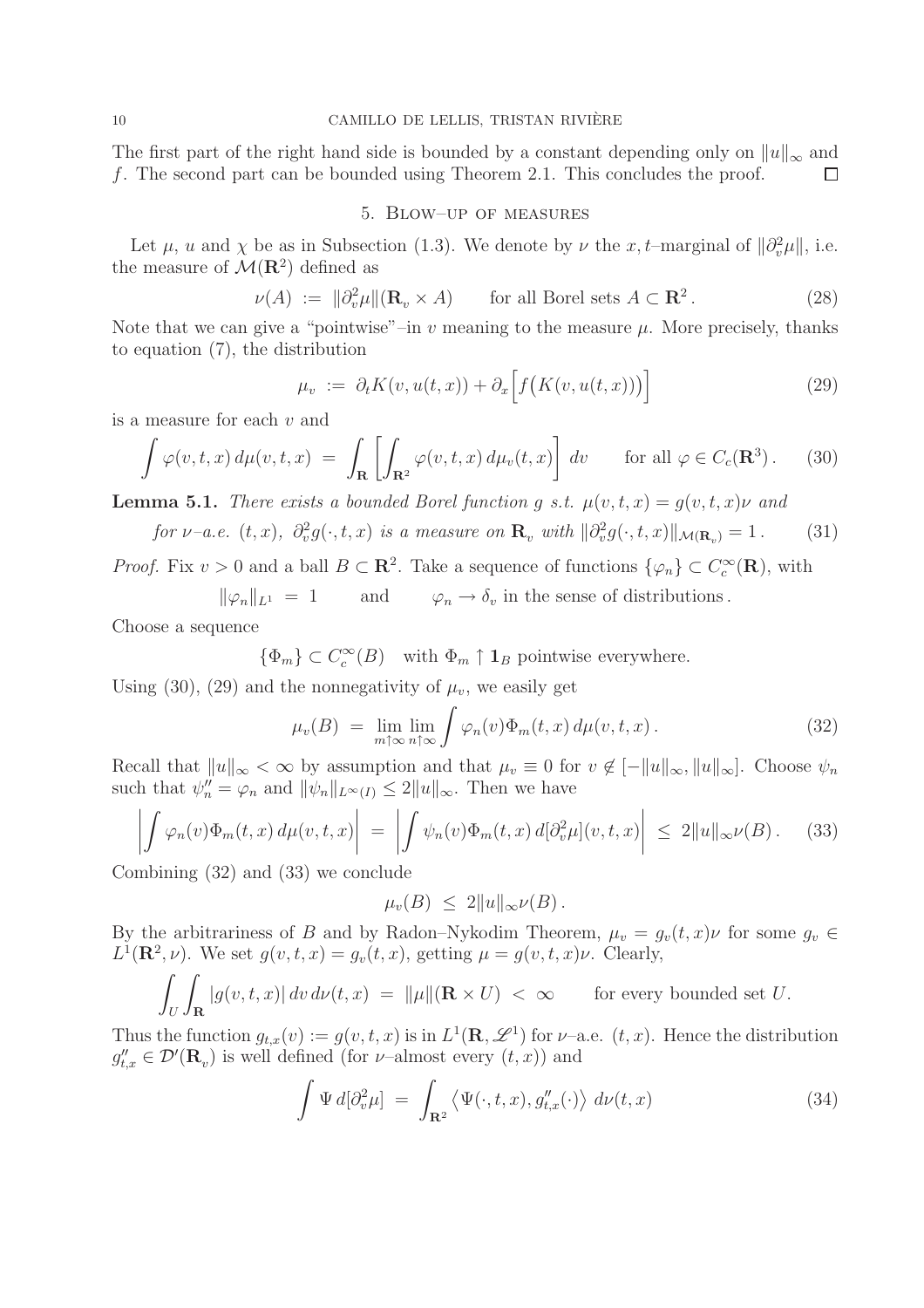for every  $\Psi \in C_c^{\infty}(\mathbf{R}^3)$ . Since  $\nu$  is the t, x marginal of  $\|\partial_v^2\mu\|$ , standard theorems in the disintegration of measures (see for instance [AFP]) imply the existence of a map  $\xi : \mathbb{R}^2 \ni$  $(t, x) \rightarrow \xi_{t,x} \in \mathcal{M}(\mathbf{R})$  such that:

$$
\|\xi_{t,x}\|_{\mathcal{M}(\mathbf{R})} = 1 \text{ for } \nu\text{-a.e. } (t,x); \tag{35}
$$

$$
\int \Psi d[\partial_v^2 \mu] = \int_{\mathbf{R}^2} \int_{\mathbf{R}} \Psi(v, t, x) d\xi_{t, x}(v) d\nu(t, x) \quad \text{for every } \Psi \in C_c^{\infty}(\mathbf{R}^3). \tag{36}
$$
  
ag (34) and (36) we get easily that  $q''_{t, x} = \xi_{t, x}$  for  $\nu$ -a.e.  $t, x$ .

Comparing (34) and (36) we get easily that  $g''_{t,x} = \xi_{t,x}$  for  $\nu$ -a.e. t, x.

We now want to study a particular class of rescalings of the measure  $\mu$ . We first set a bit of notation on tangent measures

**Definition 5.2.** *Let*  $\nu \in \mathcal{M}(\mathbb{R}^2)$ ,  $\mu \in \mathcal{M}(\mathbb{R}_v \times \mathbb{R}^2)$  and  $y \in \mathbb{R}^2$ . We define the measures  $\nu^{y,r}$ ,  $\mu^{y,r}$  *as* 

$$
\nu^{y,r}(A) = \frac{\nu(y+rA)}{\nu(B_r(y))}
$$
 for all bounded Borel sets  $A \subset \mathbb{R}^2$   

$$
\mu^{y,r}(C \times A) = \frac{\mu(C \times (y+rA))}{\mu(\mathbb{R} \times B_r(y))}
$$
 for all bounded Borel sets  $A \subset \mathbb{R}^2, C \subset \mathbb{R}_v$ .

*The sets of tangent measures*  $T(y, \nu)$  *(resp.*  $T(y, \mu)$ *)* are defined as the limits of all sequences  $\{\nu^{y,r_n}\}_{r_n\downarrow 0}$  (resp.  $\{\mu^{y,r_n}\}_{r_n\downarrow 0}$ ) which are convergent in the sense of measures.

We come to the main goal of this section.

**Proposition 5.3.** *Let*  $\nu$ ,  $\mu$  *and*  $g$  *be as in Lemma 5.1. For every*  $y = (t, x)$  *denote by*  $\xi_y$  *the measure*  $g_y(v)\mathscr{L}^1$  *of*  $\mathcal{M}(\mathbf{R})$ *. Then there is a Borel set A with*  $\nu(\mathbf{R}^2 \setminus G) = 0$  *such that for every*  $y \in A$  *the following holds:* 

If 
$$
\nu^{\infty} \in T(y, \nu)
$$
 then the product measure  $\xi_y \times \nu^{\infty}$  is in  $T(y, \mu)$ ; (37)

If 
$$
\mu^{\infty} \in T(y, \mu)
$$
, then there is  $\nu^{\infty} \in T(y, \nu)$  such that  $\mu^{\infty} = \xi_y \times \nu^{\infty}$ . (38)

**Warning 5.4.** *We stress on the fact that*  $\xi_y \times \nu^{\infty}$  *is a product, that is* 

$$
\int \varphi(v)\psi(t,x) d[\xi_y \times \nu^\infty](v,t,x) = \int \varphi(v) d\xi_y(v) \int \psi(t,x) d\nu^\infty(t,x).
$$

*Proof.* First of all select a countable set  $\{\varphi_n\} \subset C_c(\mathbf{R})$  which is dense in the uniform topology on compact subsets. We define the functions

$$
\omega(t,x) := \|g_{t,x}\|_{L^1} \qquad \omega_k(t,x) := \int \varphi_k(v) g_{t,x}(v) \, dv.
$$

We define the set

 $G = \{y | y \text{ is a } \nu\text{-Lebesgue point for } \omega \text{ and } \omega_k \text{, and } \omega(y) \neq 0\}.$ 

Thanks to Lemma 5.1 we have  $\nu(\mathbf{R}^2 \setminus G) = 0$ . We prove only (37), the proof of (38) being analogous. Fix  $y \in G$  and  $\nu^{\infty} \in T(y,\nu)$ . Thus there exists a sequence  $\nu^{y,r_n}$  of rescaled measures converging to  $\nu^{\infty}$ . Let  $\Phi \in C_c(\mathbf{R}^2)$ . Note that

$$
\int \varphi_k(v)\Phi(t,x)\,d\mu^{y,r_n}(v,t,x) = \int \omega_k(t,x)\Phi(t,x)\,d\nu^{y,r_n}(t,x) \tag{39}
$$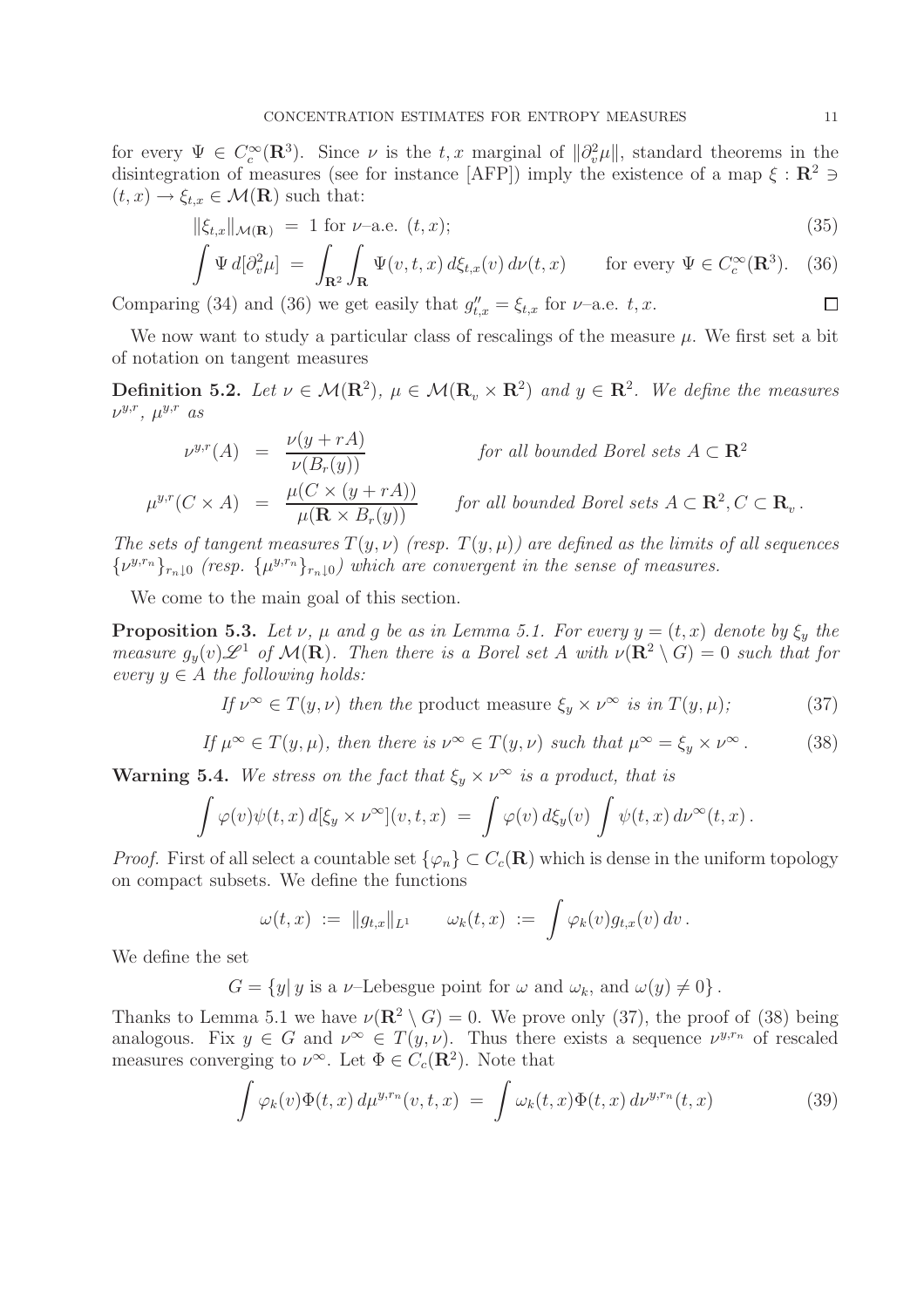and that, since y is  $\nu$ -Lebesgue point for  $\omega_k$ ,

$$
\lim_{r_n \downarrow 0} \int \left| (\omega_k(t, x) - \omega_k(y)) \Phi(t, x) \right| d\nu^{y, r_n}(t, x) = 0,
$$
\n
$$
\lim_{r_n \downarrow 0} \int \omega_k(t, x) \Phi(t, x) d\nu^{y, r_n}(t, x)(t, x) = \lim_{r_n \downarrow 0} \int \omega_k(y) \Phi(t, x) d\nu^{y, r_n}(t, x)
$$
\n
$$
= \int \omega_k(y) \Phi(t, x) d\nu^{\infty}(t, x).
$$
\n(40)

Choose a subsequence of  $\{r_n\}$  such that  $\mu^{y,r_n}$  has a limit  $\mu^{\infty}$ . Being y a v–Lebesgue point for  $\omega$ , we have that that

$$
\lim_{r_n \downarrow 0} \frac{\mu(\mathbf{R} \times B_{r_n}(y))}{\nu^{\infty}(B_{r_n}(y))} = \omega(y) \neq 0.
$$
\n(41)

Then (40) and (41) imply

$$
\int \varphi_k(v)\Phi(t,x)\,d\mu^\infty(v,t,x) \;=\; \int \varphi_k(v)d\xi_y(v)\,\int \Phi(t,x)\,d\nu^\infty(t,x)\,. \tag{42}
$$

Recall that  $\{\varphi_k\}$  is dense in  $C_c(\mathbf{R})$ . Hence, (42) holds for every  $\varphi \in C_c(\mathbf{R})$  in place of  $\varphi_k$ . The arbitrariness of  $\varphi$  and  $\Phi$  gives (37).  $\Box$ 

# 6. An averaging lemma

In this section we prove an averaging lemma which will be used in the proof of point (c) of Theorem 1.1.

**Lemma 6.1.** *Let*  $F_n$ :  $\mathbf{R}_v \times \mathbf{R}_t \times \mathbf{R}_x \to \mathbf{R}$  *be*  $L^1$  *solutions of the transport equations* 

$$
\begin{cases} \partial_t F_n + f'(v)\partial_x F_n = \partial_v \mu^n \\ F(v, 0, x) = 0. \end{cases}
$$
\n(43)

*Assume that*

- $F_n, \mu^n \equiv 0$  on  $(\mathbf{R} \setminus L) \times \mathbf{R}^2_{t,x}$  for some bounded interval L;
- $\partial_v^2 \mu^n$  are all Radon measures;
- $\|\partial_v^2\mu^n\|(\mathbf{R}\times U)$  *is a bounded sequence for every bounded open set*  $U \subset \subset \mathbf{R}^2$ .

Let I be an interval such that  $\inf_I |f''| > 0$  and let  $\psi \in C_c^{\infty}(I)$ . Then:

$$
||F_n||_{L^1_{loc}(\mathbf{R}\times U)} \quad is \ a \ bounded \ sequence \ for \ every \ U \subset\subset \mathbf{R}^2. \tag{44}
$$

The functions 
$$
\Xi_n(t, x) := \int \psi(v) F_n(v, t, x) dv
$$
 are weakly precompact in  $L^1_{loc}$  (45)

*Proof*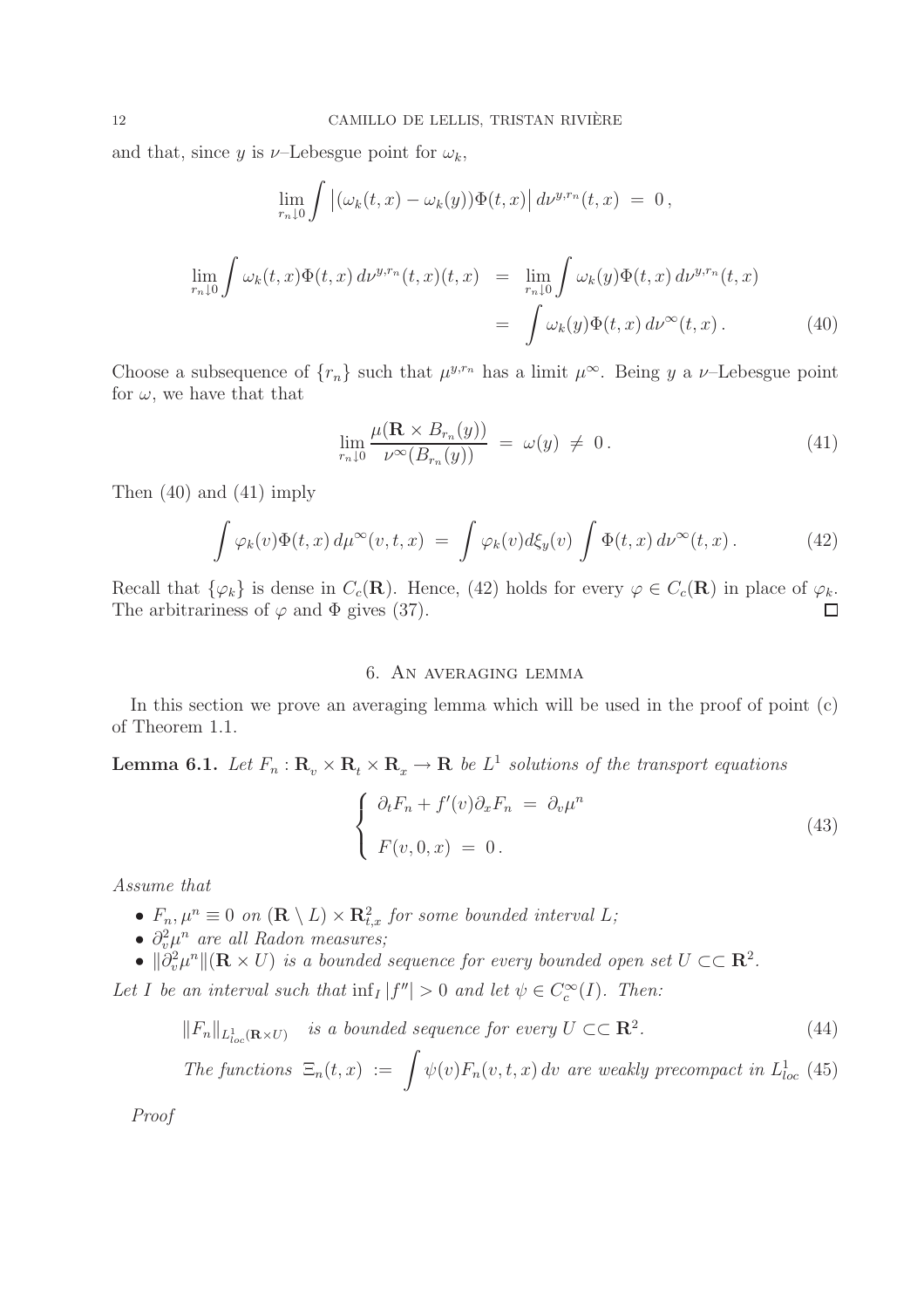6.1.  $L^1$  **bound.** In this subsection we prove (44). Choose balls  $B \subset B' \subset \mathbb{R}^2$ . Since  $\partial_v^2 \mu^n$ is a measure and  $\mu^n \equiv 0$  on  $(\mathbf{R} \setminus L) \times \mathbf{R}_{t,x}^2$ , it is immediate to check that  $\|\partial_v \mu^n\|(\mathbf{R} \times B')$  is bounded. The ball  $B'$  will be chosen later.

By standard arguments (e.g. using convolution kernels in  $t, x$ ) for every n we can find  $L<sup>1</sup>$ functions  $G_n$  and  $g_n$  satisfying the following conditions:

• For  $\mathscr{L}^1$ –a.e. v, the functions  $G_n(v, \cdot), g_n(v, \cdot) \in C^\infty(\mathbb{R}^2)$  and satisfy the transport equation

$$
\begin{cases}\n\partial_t G_n + f'(v)\partial_x G_n = g_n \\
G_n(v, 0, x) = 0\n\end{cases}
$$
\n(46)

•  $||F_n - G_n||_{L^1(\mathbf{R} \times B')} \leq \frac{1}{n}$  and  $||g_n||_{L^1\mathbf{R} \times B'} \leq ||\partial_v \mu^n||(\mathbf{R} \times B') + \frac{1}{n}$ .

Since  $g_n(v, \cdot)$  is smooth we can explicitly compute

$$
G_n(v, t, x) = \int_0^t g_n(x + (\tau - t) f'(v), \tau, v) d\tau.
$$
 (47)

Take the absolute value and integrate in t and x. Recall that  $f' \in C^1(L)$  and thus is bounded on L. Then there exists a constant C such that, if the ball  $B'$  is large enough, then

$$
\int_{B} |G_n(v, t, x)| dt dx \leq C ||\partial_v \mu^n(v, \cdot)||_{L^1(B')} \qquad \text{for } v \in L.
$$
 (48)

Note also that the size of B' depends only on the size of B and on  $\sup_L |f'|$ . Integrating (48) in v and recalling that  $G_n \equiv 0$  on  $\mathbf{R} \setminus L$ , we get  $||G_n||_{L^1(\mathbf{R}\times B)} \leq C||\partial_v \mu_n||_{L^1(\mathbf{R}\times B')}$ .

6.2. **Weak**  $L^1$ –**precompactness.** It remains to show that  $\{\Xi_n\}$  is weakly precompact. Define  $g_n$  and  $G_n$  as in subsection 6.1. Our claim reduces to the local weak  $L^1$  precompactness of the functions

$$
\Omega_n(t,x) := \int_I \psi(v) G_n(v,t,x) dv,
$$

We restrict to a compact set of  $\mathbb{R}^2$ , say a ball B. To show the weak  $L^1$ –precompactness of  $\Omega_n$  in B, it is sufficient to show that for every  $\varepsilon > 0$  there exists  $\delta > 0$  such that

If 
$$
E \subset B
$$
 satisfies  $\mathscr{L}^2(E) < \delta$ , then we have  $\lim_{n \uparrow \infty} \left| \int_E \Omega_n \right| \leq \varepsilon$ . (49)

Recall that the  $g_n$ 's are supported in  $L' \times \mathbb{R}^2$  for some bounded L'. Thus, since the velocity of propagation of the transport equation is bounded, we can truncate  $q_n$  smoothly to 0 outside a compact set of  $\mathbb{R}^2$ , without affecting the value of  $\Omega_n$  in the ball B. Hence, we assume that the  $g_n$  are supported in  $I \times [-C, C]^2$ , for some constant C.

We split E into that  $E^+ = E \cap \{t \geq 0\}$  and  $E^- = E \cap \{t \leq 0\}$ . Since the estimate is the same, we only show the one for  $E^+$  and for simplicity we drop the plus. Using (47) we compute

$$
\int_A \Omega_n = \iint_{\mathbf{R}^2} \mathbf{1}_E(t,x) \int_{\mathbf{R}} \psi(v) \int_0^t g_n(v,\tau,x+(\tau-t)f'(v)) d\tau dv dx dt.
$$

We rewrite the integral as

$$
\iiint \mathbf{1}_E(t,x) \mathbf{1}_{[0,t]}(\tau) \psi(v) g_n(v,\tau,x+(\tau-t) f'(v)) d\tau dv dx dt.
$$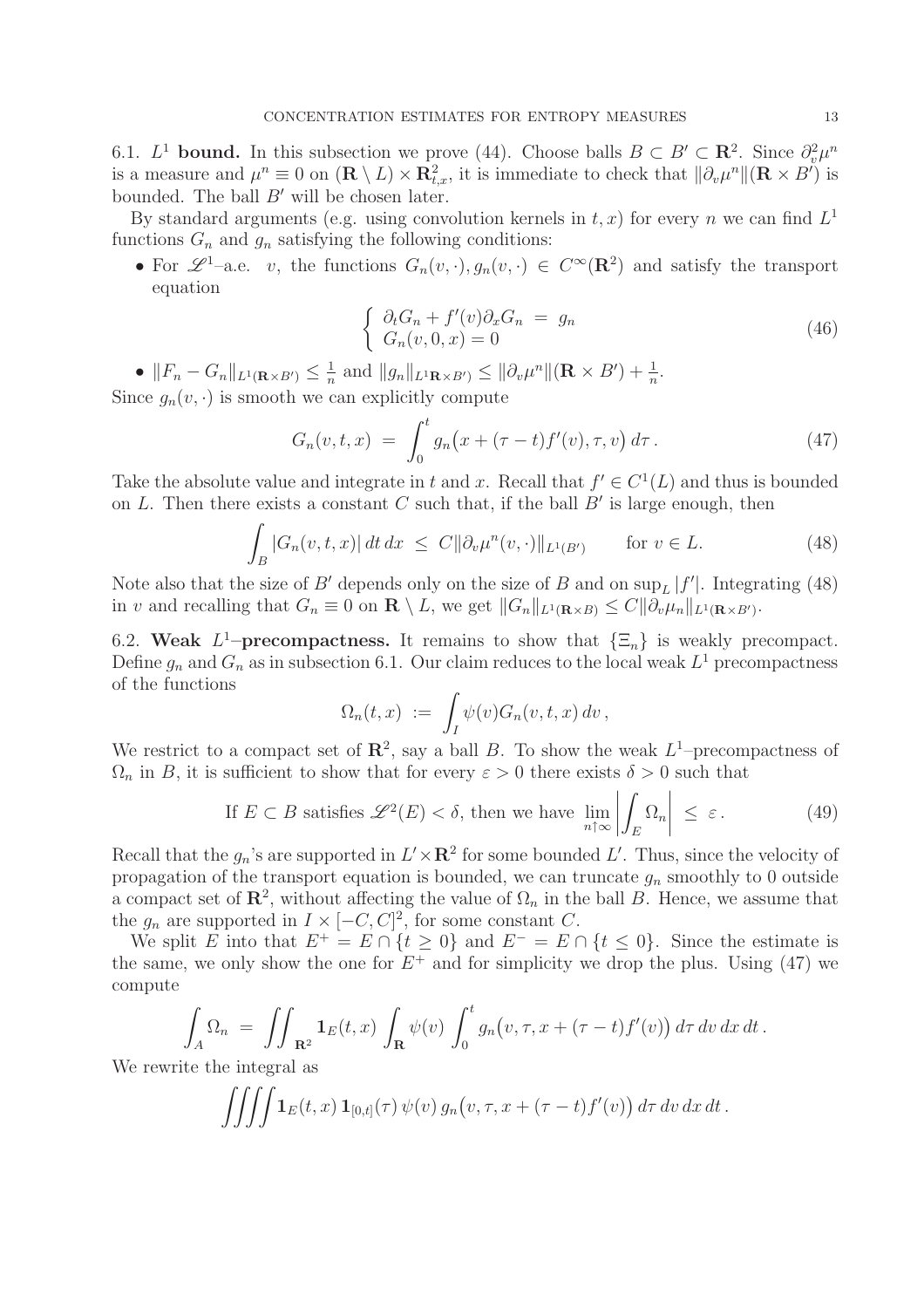We change variable by putting  $y = x + (\tau - t) f'(v)$  and we get

$$
\iiint \mathbf{1}_E(t, y + (\tau - t) f'(v)) \mathbf{1}_{[0,t]}(\tau) \psi(v) g_n(v, \tau, y) d\tau dv dy dt
$$

We now integrate by parts in  $v$  and get

$$
-\iiint\iiint\left[\int_{\eta}^{v}\mathbf{1}_{E}(t,y+(t-\tau)w)dw\right]\mathbf{1}_{[0,t]}(\tau)\left[\psi'(v)g_{n}(v,\tau,y)+\psi(v)\partial_{v}g_{n}(v,\tau,y)\right]d\tau dv dy dt,
$$
  
where *n* is the left endpoint of the interval *I*. The functions

where  $\eta$  is the left endpoint of the interval I. The functions

$$
\Theta_n(v,\tau,y) := \left[ \psi'(v) g_n(v,\tau,y) + \psi(v) \partial_v g_n(v,\tau,y) \right].
$$

are supported in a compact set  $I \times [-C, C]^2$ . Thus we rewrite the integral as

$$
\iiint \left[ \int \left( \int_{\eta}^{v} \mathbf{1}_{E}(t, y + (t - \tau) w) dw \right) \mathbf{1}_{] \tau, C]}(t) dt \right] \Theta_{n}(v, \tau, y) dy d\tau dv.
$$

Recall that the  $L^1$  norm of the  $\Theta_n$ 's is bounded. Thus, if we define the functions

$$
\Psi(v,\tau,y) := \int_{\tau}^{C} \int_{\eta}^{v} \mathbf{1}_{E}\big(t,y+(t-\tau)f'(w)\big) \, dw \, dt \,. \tag{50}
$$

we just need to prove that for any  $\varepsilon > 0$ , there exists  $\delta$  s.t.:

$$
\mathcal{L}^{2}(E) \leq \delta \implies \sup_{(v,\tau,y)\in I\times[-C,C]^2} |\Psi(v,\tau,y)| \leq \varepsilon.
$$
 (51)

Since the sets E and  $E + (0, y)$  have the same area, it suffices to show (51) when  $y = 0$ . By changing coordinates with  $\sigma = t - \tau$ , this reduces to estimating

$$
\sup_{v \in I, \tau \in [-C, C]} \int_0^{C - \tau} \int_{\eta}^v \mathbf{1}_E(\sigma + \tau, \sigma f'(w)) \, dw \, d\sigma \, . \tag{52}
$$

Hence, it is sufficient to bound

$$
\sup_{v \in I} \int_0^{2C} \int_\eta^v \mathbf{1}_E(\sigma + \tau, \sigma f'(w)) \, dw \, d\sigma \, .
$$

Since E and  $E + (\tau, 0)$  have the same area, it suffices to bound

$$
\sup_{v \in I} \int_0^{2C} \int_\eta^v \mathbf{1}_E(\sigma, \sigma f'(w)) \, dw \, d\sigma \,. \tag{53}
$$

Recall that  $\inf_I |f''| \geq \kappa > 0$ . Thus we can change variable by putting  $z = \sigma f'(w)$ , getting

$$
\sup_{wvinI} \kappa^{-1} \int_0^{2C} \left| \int_{\sigma f'(\eta)}^{\sigma f'(v)} \mathbf{1}_E(\sigma, z) \frac{dz}{\sigma} \right| d\sigma.
$$

We split E into two parts:  $E_{\lambda} := E \cap {\sigma < \lambda}$  and  $E \setminus E_{\lambda}$ . Then

$$
\kappa^{-1} \int_0^{2C} \left| \int_{\sigma f'(\eta)}^{\sigma f'(v)} \mathbf{1}_{E_\lambda}(\sigma, z) \frac{dz}{\sigma} \right| d\sigma \leq \kappa^{-1} \int_0^{2C} \left| \int_{\sigma f'(\eta)}^{\sigma f'(v)} \mathbf{1}_{\{\sigma < \lambda\}}(\sigma, z) \frac{dz}{\sigma} \right| d\sigma
$$
  

$$
\leq \frac{\lambda}{\kappa} \sup_{v \in I} |f'(v) - f'(\eta)| = C_1 \lambda.
$$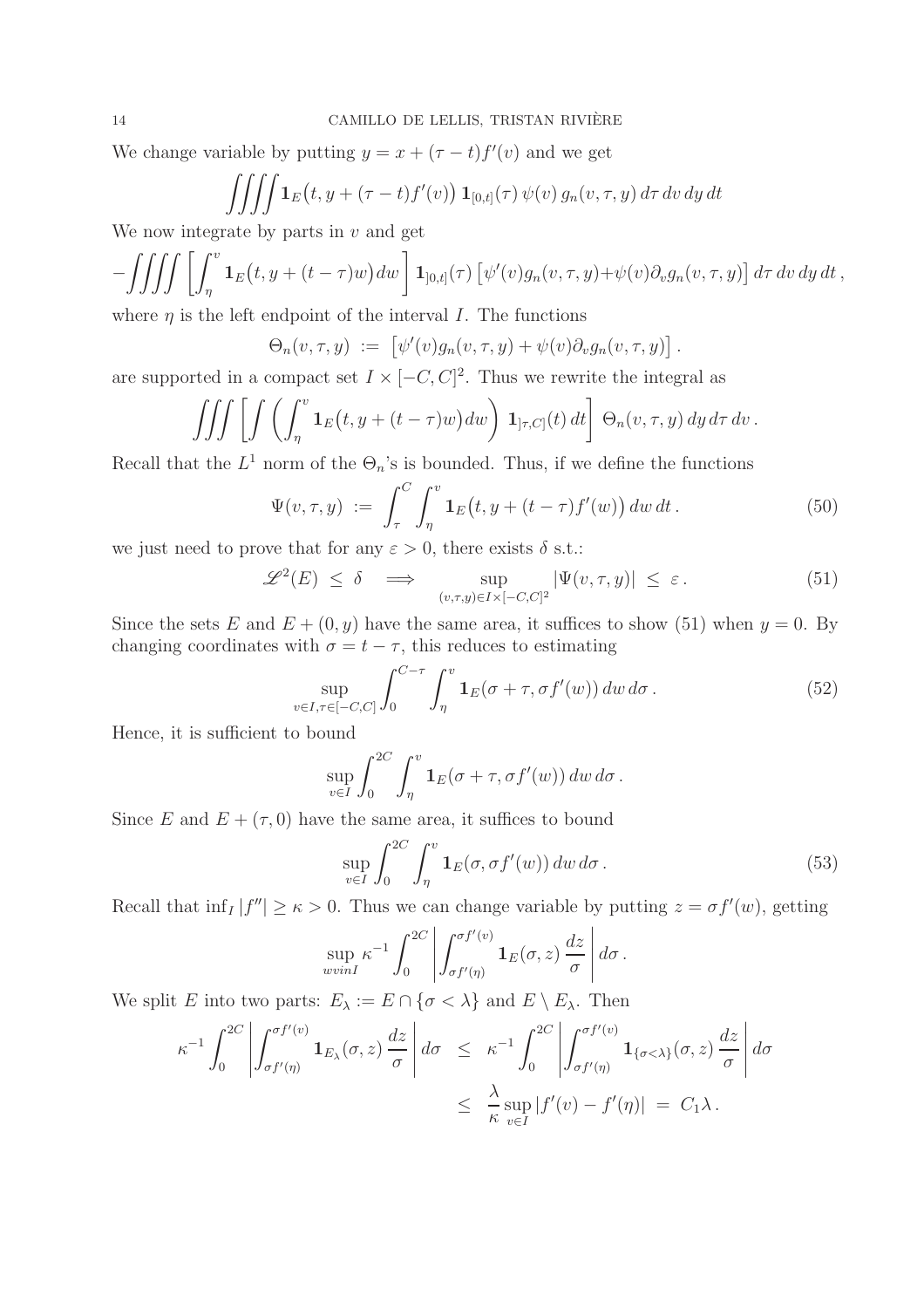Whereas,

$$
\kappa^{-1} \int_0^{2C} \left| \int_{\sigma f'(\eta)}^{\sigma f'(v)} \mathbf{1}_{E \setminus E_\lambda}(\sigma, z) \frac{dz}{\sigma} \right| d\sigma \leq \frac{\mathscr{L}^2(E)}{\kappa \lambda}
$$

Thus, for every  $\varepsilon > 0$ , we first choose  $\lambda$  so that  $C_1 \lambda \leq \varepsilon/2$  and then we choose  $\delta$  such that  $\delta/(\kappa\lambda) \leq \varepsilon/2$ . Clearly,  $\mathscr{L}^2(E) \leq \delta$  implies

$$
\sup_{v\in I} \kappa^{-1} \int_0^{2C} \int_{\sigma f'(\eta)}^{\sigma f'(v)} {\bf 1}_E(\sigma,z) \, \frac{dz}{\sigma} d\sigma \ \leq \ \varepsilon \, ,
$$

which gives  $(51)$ . This completes the proof.

#### 7. Concentration–rectifiability

We now come to the proof of (c) of Theorem 1.1. Recall the definition of the (convex) functions  $K(v, \cdot): \mathbf{R} \to \mathbf{R}^+$  given by (6). Define the set Kr as the pairs  $(\eta, q)$  such that there exist real numbers  $v_1, \ldots, v_n, \alpha_1, \ldots, \alpha_n$  such that

$$
\eta(\cdot) \; := \; \sum_{i=1}^n \alpha_i K(v_i, \cdot) \qquad q(\cdot) \; = \; \sum_{i=1}^n \alpha_i f\bigl(K(v_i, \cdot)\bigr) \, .
$$

It is not difficult to see that for any convex entropy–entropy flux pair  $(\eta, q)$  there is a sequence  $\{(n_i, q_i)\}\subset \{Kr\}$  such that  $\eta_i \to \eta$  and  $q_i \to q$  uniformly on compact sets. Thus it is enough to prove that (c) holds for the entropies of {Kr}. By linearity, it is sufficient to prove (c) for  $(K(v, \cdot), f(K(v, \cdot)))$  for each v. Thanks to (c'), it is sufficient to show that each  $\mu_v$  of (29) is concentrated on J. Recall that

$$
\partial_t \chi + f'(v) \partial_x \chi = \partial_v \mu \, .
$$

Thanks to Lemma 5.1 (and to the continuity in v of  $K(v, \cdot)$ ) we only need to show that v is concentrated in J, where  $\nu$  is the x, t–marginal of  $\mu$  (see Section 5).

7.1. **Setting and blow–up.** We argue by contradiction using a blow–up argument. Let A be the set of Proposition 5.3. If  $\nu$  is not concentrated on J, then there exists  $y \in A \setminus J$  such that  $T(y, \mu) \neq \{0\}$ . From (a) in Theorem 1.1, we know that

$$
y \t{is a Lebesgue point for } u. \t(54)
$$

Without loss of generality, assume that

$$
y = 0
$$
 and  $u(0) = 1$ . (55)

So fix a  $\nu^{\infty} \in T(0,\nu)$  which is non–trivial and a sequence  $r_n \downarrow 0$  such that  $\nu^{0,r_n} \to \nu^{\infty}$ , in the sense of measures. Thanks to Proposition 5.3,

$$
\mu^{0,r_n} \text{ converge to } g_0(v) \mathcal{L}^1 \times \nu^\infty(t, x). \tag{56}
$$

Moreover, since by Lemma 5.1  $g''_{t,x}$  is a measure for  $\nu$ -a.e. A, without loosing our generality we can assume that  $g''_0$  is a measure. Let us go back to the kinetic equation  $\partial_t \chi + f'(v)\partial_x \chi =$  $\partial_{\nu}\mu$ . We make a radial change of coordinates  $(t, x) \rightarrow (r_n t, r_n x)$ . We denote by  $\chi_n$  the

 $\Box$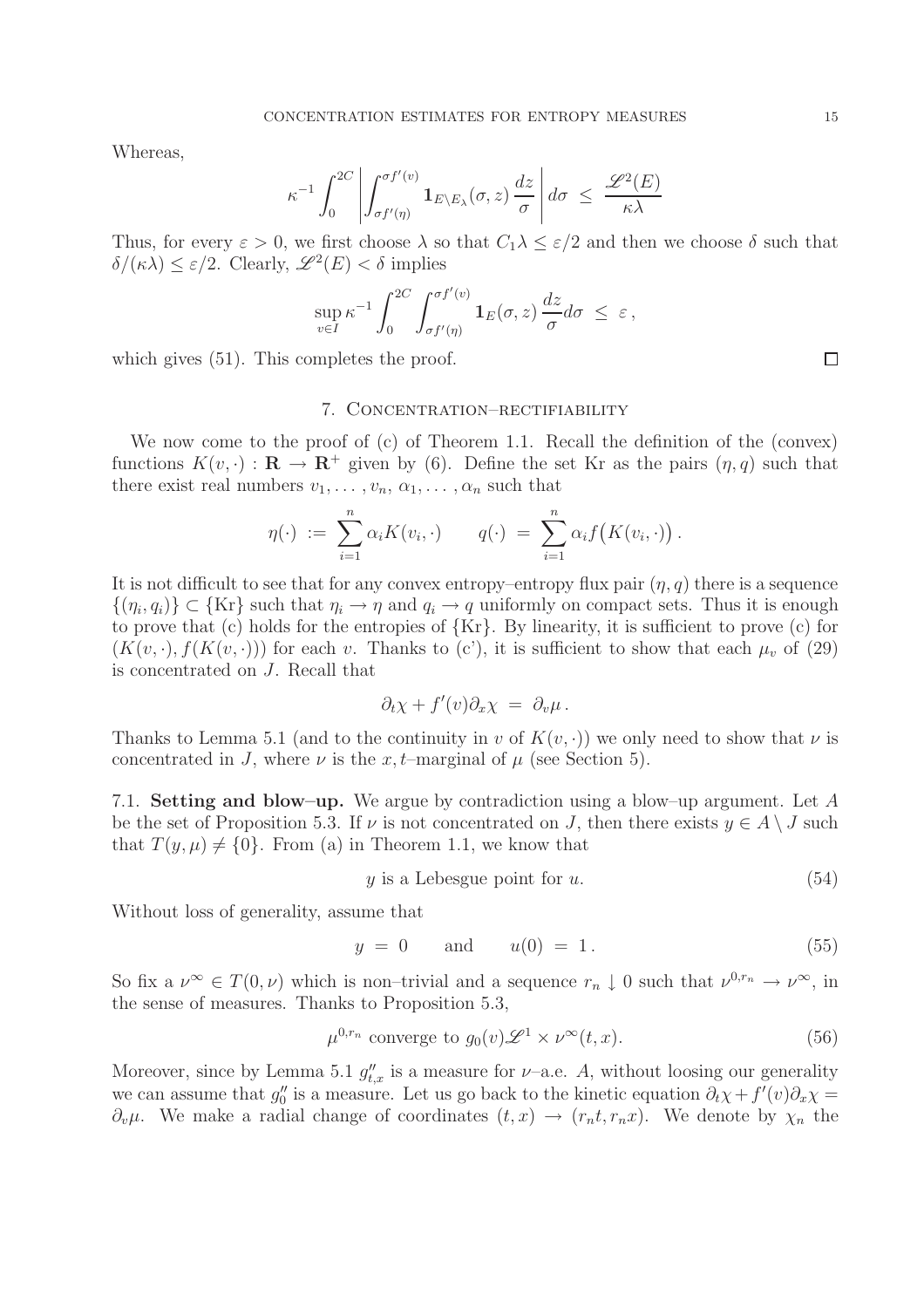function  $\chi$  in the rescaled coordinates, that is,  $\chi_n(v, t, x) := \chi(v, r_n t, r_n x)$  and for simplicity we put  $\mu^n = \mu^{0,r_n}$ . Then, we can rewrite the kinetic equation as

$$
\partial_t \frac{\chi_n}{\alpha_n} + f'(v) \partial_x \frac{\chi_n}{\alpha_n} = \partial_v \mu^n , \qquad (57)
$$

where  $\alpha_n$  are suitable constants.

7.2. **Comparison with the free transport.** Since  $g''_0$  is a measure (and is supported on a compact set),  $g'_0$  is BV. Hence,  $g'_0$  is continuous except for an (at most) countable set. Moreover  $g_0 \neq 0$ , otherwise  $T(0, \mu)$  would be the trivial set  $\{0\}$ . Thus we can fix an interval I such that

$$
g_0' \neq 0 \text{ on } I. \tag{58}
$$

For the sake of simplicity, assume

$$
g'_0 < 0 \text{ on } I = [\eta, \xi] \text{ and } 0 < \eta < \xi < 1 = u(0) \tag{59}
$$

(it is easy to see that in the other cases we can argue similarly). Since  $f''$  vanishes finitely many times, we can assume

$$
\inf_{I} |f''| > 0. \tag{60}
$$

Finally, without loosing our generality, we can impose that

 $\nu^{\infty}$  is non trivial in the ball  $B_1(0)$ , that is  $\nu^{\infty}(B_1(0)) > 0$ . (61)

Recall that the  $\chi_n$  are the characteristic functions of sublevel sets of rescalings of the initial function u. Thus, using Fubini–Tonelli Theorem and the monotonicity in v of  $\chi_n$  we have:

For almost every  $T < -1$ ,  $\chi_n(v, \cdot)$  has a trace on the line  $\{t = T\}$  for each v. (62)

T will be chosen later so to fulfill appropriate requirements (see subsection 7.3). We denote by  $\chi_n^f$  the solution of the free transport equation

$$
\begin{cases}\n\partial_t \chi_n^f + f'(v) \partial_x \chi_n^f = 0 \\
\chi_n^f(v, T, x) = \chi_n(v, T, x).\n\end{cases}
$$
\n(63)

We define the functions

$$
F_n(v, t, x) := \frac{\chi_n(v, t, x) - \chi_n^f(v, t, x)}{\alpha_n}
$$

and note that they solve the transport equation

$$
\begin{cases} \partial_t F_n + f'(v)\partial_x F_n = \partial_v \mu^n \\ F(v, T, x) = 0. \end{cases}
$$
\n(64)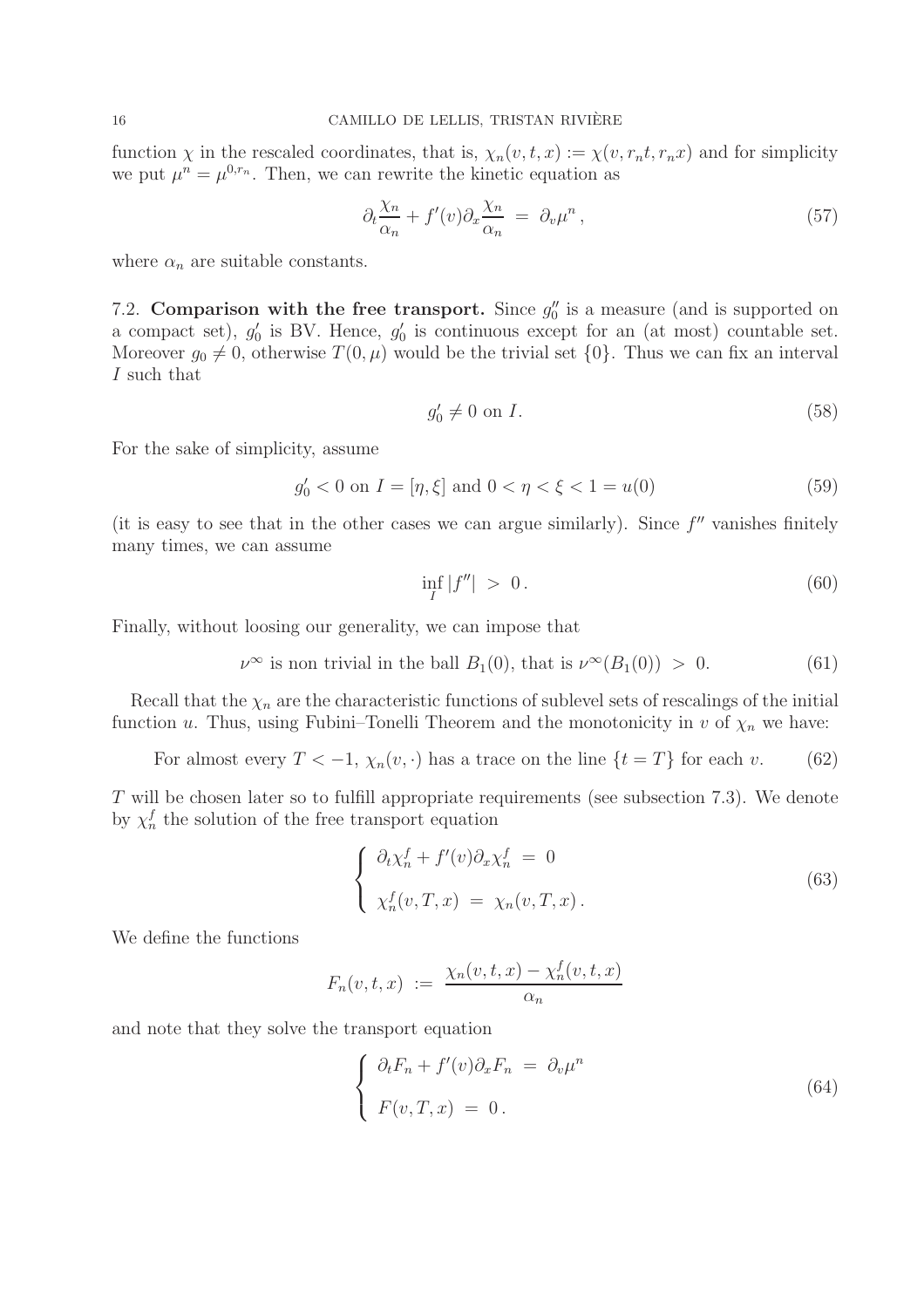7.3. **Contradiction.** In the next subsection we will prove that there is a subsequence  $n(k)$ such that

On 
$$
I \times \mathbb{R}^2
$$
, the  $F_{n(k)}$ 's converge, in the sense of measures, to a nonnegative  $\omega$ . (65)

Here we show how (65) yields a contradiction. Fix a segment a on  $\{t = T\}$  and a line  $\ell = \{t = T'\}.$  Both T, T' and a will be chosen later. For each w, consider the two adjacent segments (say  $b_w$  and  $d_w$ ) parallel to the vector  $(1, f'(w))$ , starting at the endpoints of a and ending when they meet  $\ell$ . Finally we denote by  $c_w$  the segment of  $\ell$  which, together with  $a_w$ ,  $b_w$  and  $c_w$ , forms a parallelogram  $P_w$  (see Fig. 1).

Denote by  $\eta < \xi$  the two endpoints of I and consider the three–dimensional  $S :=$  $\bigcup_{w\in[\eta,\xi]} P_w$ . The set S is bounded by the four planes  $\{t=T\}$ ,  $\mathbf{R}\times\ell$ ,  $\{v=\eta\}$  and  $\{v=\xi\}$ and by two ruled surfaces  $\Gamma_1$  and  $\Gamma_2$ . We first choose a nonnegative function  $\varphi \in C^1(\overline{S})$  with the following properties:

$$
\varphi = 0 \text{ in a neighborhood of } \mathbf{R} \times \ell \text{ and is constant in a neigh. of } \{t = T\}; \quad (66)
$$
  

$$
(\partial_t + f'(w)\partial_x)\varphi \le 0 \text{ everywhere on } S; \quad (\text{67})
$$
  

$$
\varphi \ge 1 \text{ on } I \times B_1(0). \quad (68)
$$

It is easy to construct  $\varphi$  "slice–by–slice", i.e. constructing each  $\varphi(v, \cdot) \in C^1(P_v)$ , provided that:  $\{t = T\}$  and  $\ell = \{t = T'\}$  are sufficiently far from  $B_1(0)$  and a is sufficiently large; see Fig. 1. This choice can be clearly made (recall that a.e.  $T < -1$  satisfies the trace–condition (62)).



FIGURE 1. The parallelogram  $P_w$  and the shape of (a typical)  $\varphi$  on  $P_w$ . In the rectangular region  $\varphi$  grows from 0 to a constant and depends only on  $t + f'(w)x$ 

Next, we choose a nonnegative function  $\psi \in C^1(\overline{S})$  such that

$$
\psi = 0
$$
 on  $\Gamma_1$  and  $\Gamma_2$  and  $\psi = 1$  on  $I \times B_1(0)$   
 $(\partial_t + f'(w)\partial_x)\psi = 0$  everywhere on *S*.

Moreover, we fix a smooth nonnegative bump function  $\zeta$  supported on I and equal to 1 on some interval L. Thus, the nonnegative function  $\Phi = \zeta \psi \varphi \in C^1(\overline{S})$  satisfies the following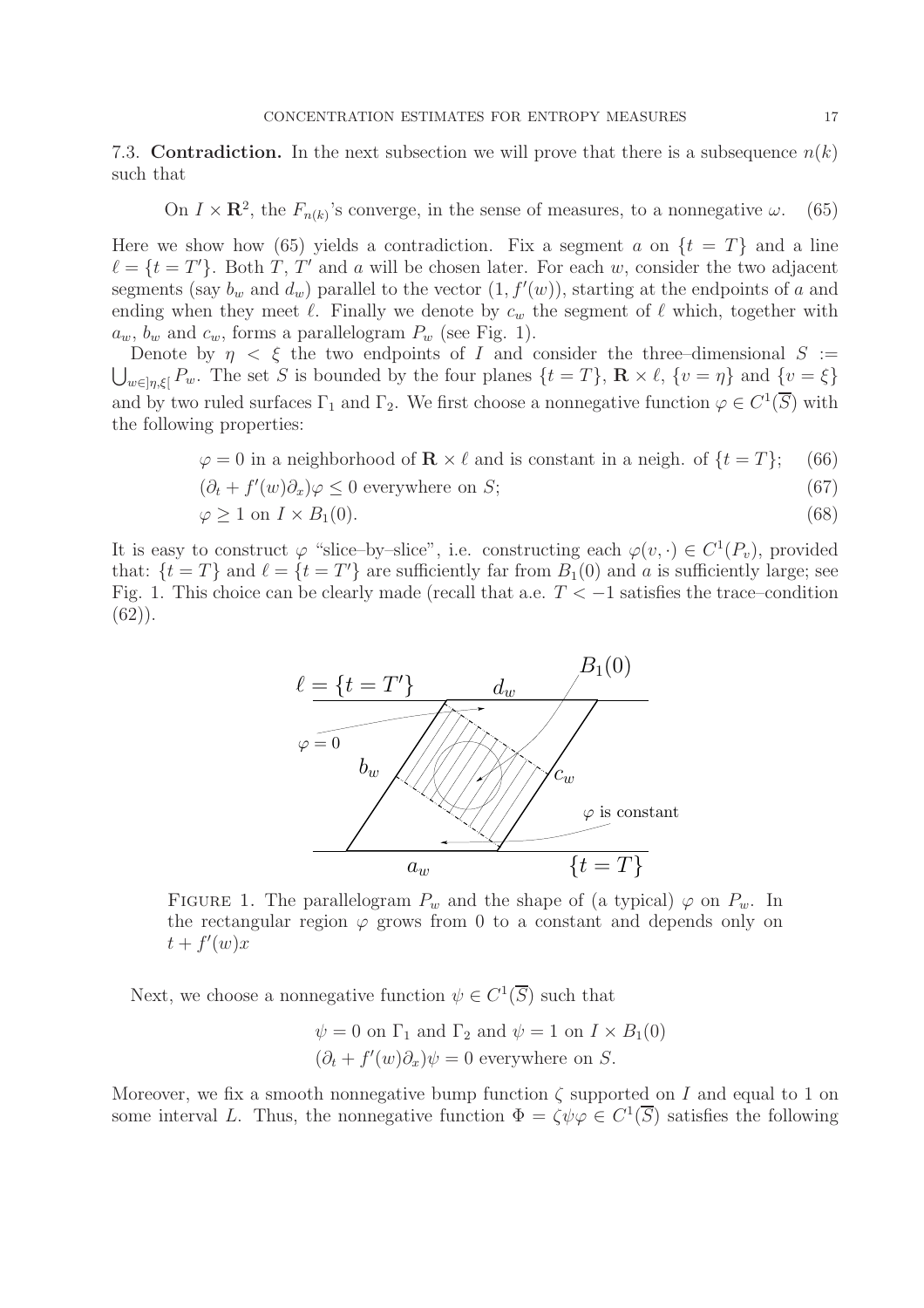conditions:

$$
(\partial_t + f'(w)\partial_x)\Phi \le 0 \text{ on } S \text{ and } (\partial_t + f'(w)\partial_x)\Phi = 0 \text{ on } \partial S
$$
 (69)

$$
\Phi = 0 \text{ in a neighborhood of } \partial S \setminus \{t = T\} \text{ and } \Phi = 1 \text{ on } L \times B_1(0) \tag{70}
$$

Finally, we claim that  $T$  can be chosen so that

$$
\nu^{\infty}(\{t=T\}) = 0. \tag{71}
$$

Since the T's for which  $\nu^{\infty}(\{t = T\})$  are countably many, this is certainly possible.

Test (29) with the function  $\Phi$ . Since  $\Phi$  vanishes on a neighborhood of  $\partial S \setminus \{t = T\}$  and  $F_n = 0$  on  $\{t = T\}$ , we can integrate by parts and get

$$
- \int_{S} \left[ \left( \partial_t + f'(v) \partial_x \right) \Phi(v, t, x) \right] F_n(v, t, x) \, dw \, dt \, dx \ = \ \int_{S} \Phi(v, t, x) \, d(\partial_v \mu^n)(v, t, x) \,. \tag{72}
$$

Since  $(\partial_t + f(v)\partial_x)\Phi$  vanishes in a neighborhood of  $\partial S$ , thanks to (65), we can pass to the limit in the left hand side and we conclude that this limit is

$$
\int_{S} \left[ -(\partial_{t} + f'(v)\partial_{x}) \Phi \right] d\omega(v, t, x). \tag{73}
$$

Since  $\omega$  is a nonnegative measure and the integrand in (73) is nonnegative, the number (73) is nonnegative.

Note that  $\partial_{\nu}\mu^{n}$  converges, in the sense of measure, to  $\partial_{\nu}\mu^{\infty} = g'_{0}\mathscr{L}^{1} \times \nu^{\infty}$ . Moreover, by (71),  $\nu^{\infty}({t = T}) = 0$ , whereas  $\Phi$  vanishes in a neighborhood of  $\partial S \setminus {t = T}$ . By classical theorems on the weak convergence of measures, these conditions imply that the right hand side of (72) converges to

$$
\int_{S} \Phi \, d[\partial_{\nu} \mu^{\infty}]. \tag{74}
$$

Recall that, because of (59),  $\partial_{\nu}\mu^{\infty}$  is a nonpositive measure on S and that, by (61), we have  $\partial_{\nu}\mu^{\infty}(L \times B_1(0))$  < 0 for every interval  $L \subset I$ . For one such interval, we have  $\Phi = 1$  on  $L \times B_1(0)$ . Since  $\Phi \geq 0$ , this implies that (74) is a negative number. By (72), (73) should be equal to (74), which is a contradiction.

7.4.  $F_N$  **converge to a nonnegative measure on**  $I \times \mathbb{R}^2$ . It remains to show (65). Since (60) holds, we can apply Lemma 6.1 to get

$$
||F_n||_{L^1_{loc}(\mathbf{R}\times U)}
$$
 is a bounded sequence for every  $U \subset \mathbf{R}^2$ . (75)

Thanks to (75) we can extract a subsequence which is converging in the sense of measures to a measure  $\omega$ . Fix a nonnegative  $\psi \in C_c^{\infty}(I)$ . Again thanks to Lemma 6.1 we have:

$$
\Xi_n(t,x) := \int \psi(v) F_n(v,t,x) \, dv \quad \text{are weakly precompact in } L^1_{loc}.\tag{76}
$$

We will show below that this implies:

If 
$$
\Xi_{\infty}
$$
 is limit of a subsequence of  $\Xi_n$ , then  $\Xi_{\infty} \ge 0$ . (77)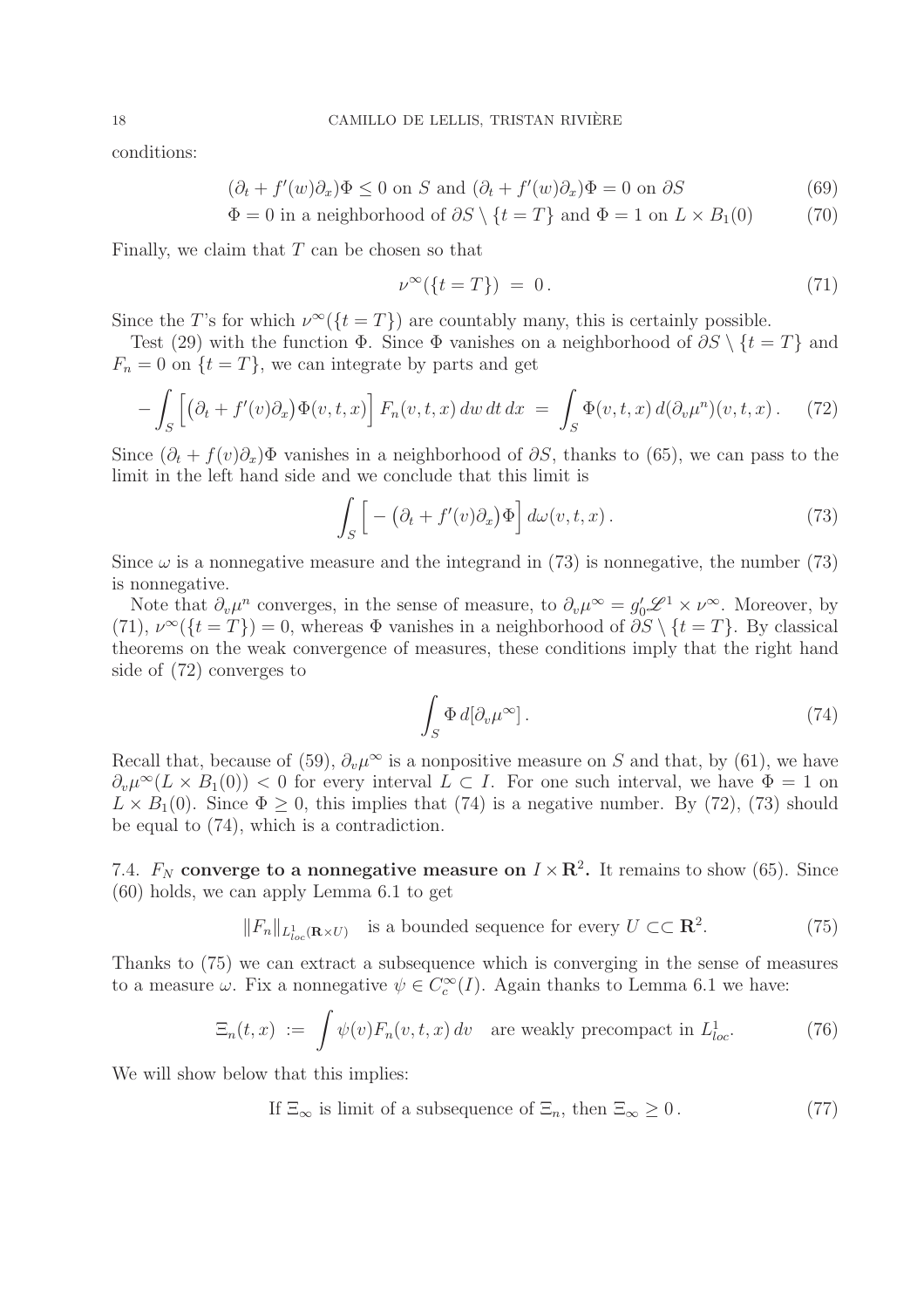Note that (77) gives  $\int \psi(v)\varphi(t,x) d\omega(v,t,x) \geq 0$  for all nonnegative functions  $\psi \in C_c^{\infty}(I)$ ,  $\varphi \in C_c^{\infty}(\mathbf{R}^2)$ . By a standard density argument, we get  $\int \Phi d\omega \geq 0$  for every  $\Phi \in C_c(I \times \mathbf{R}^2)$ . This gives (65). We now come to the proof of (77). Recall the following facts

$$
F_n = (\chi_n - \chi_n^f)/\alpha_n \tag{78}
$$

 $\chi_n(v, \cdot)$  is the characteristic of the v–sublevel of a suitable rescaling of u; (79)

 $\chi_n^f$  is defined via (63); thus its range is contained in  $\{0, 1\}$ ; (80)

0 is a Lebesgue point for  $u, I = [\eta, \xi]$  and  $0 < \eta < \xi < 1 = u(0)$ . (81)

Define the set

$$
A_n := \{ x \in \mathbf{R}^2 | \chi_n(\eta, t, x) \ge 1 \}
$$

and fix any compact set  $K \subset \mathbb{R}^2$ . (79) and (81) imply that

$$
\mathscr{L}^2(K \setminus A_n) \downarrow 0 \text{ for } n \uparrow \infty.
$$

Moreover (79) implies  $\chi_n(v, \cdot) \leq \chi_n(w, \cdot)$  for every  $0 < v \leq w$ . Hence  $\chi_n(v, \cdot) = 1$  on  $A_n$  for *every*  $v \in I$ . This, together with (78) and (80), implies

$$
F_n(v, t, x) \ge 0
$$
 for every  $v \in I$  and every  $(t, x) \in A_n$ .

Hence  $\Xi_n \geq 0$  on  $A_n$ . Thanks to the weak  $L^1$ –precompactness of  $\{\Xi_n\}$  we have

$$
\lim_{n}\int_{A_n} \left|\Xi_n(t,x)\right| dt dx = 0.
$$

This implies  $\Xi_{\infty} \geq 0$  for any  $\Xi_{\infty}$  which is limit of a subsequence of  $\{\Xi_n\}$ .

**Acknowledgments** This paper was partially written while the first author enjoyed the hospitality of the Forschungsinstitut für Mathematik of ETH in Zürich. The first author wishes to thank Michael Westdickenberg for many stimulating discussions and he acknowledges partial support by the EU Network *Hyperbolic and kinetic equations* HPRN-CT-2002- 00282.

# **REFERENCES**

- [AG] Aviles P., Giga Y., A mathematical problem related to the physical theory of liquid crystals configurations, *Proc. Centre Math. Anal. Austral. Nat. Univ.* **12** 1–16, 1987.
- [ADM] Ambrosio L, De Lellis C., Mantegazza C., Line energies for gradient vector fields in the plane, *Calc. Var. Partial Differential Equations*, **9** 327–355, 1999
- [AFP] Ambrosio L., Fusco N., Pallara D., *Functions of bounded variation and free discontinuity problems.* Oxford Mathematical Monographs. Clarendon Press, Oxford, 2000.
- [AKLR] Ambrosio L, Kirchheim B., Lecumberry M., Rivière T., Rectifiability of the defect measures arising in micromagnetic domains, *International Math. Series 2*, Nonlinear Problems in Mathematical Physics and related topics II, in honour of Professor O. A. Ladyzhenskaya, Ed. M. Sh. Birman, S. Hildebrandt, V. A. Solonnikov, N. N. Uraltzeva, Kluwer 2002.
- [BB] Bianchini S., Bressan A., Vanishing viscosity solutions of nonlinear hyperbolic systems. To appear in *Ann. of Math.*
- [Ch] K. S. Cheng, A regularity theorem for a nonconvex scalar conservation law, *Journal of differential equations* **61** 79–127, 1986
- [Da] C. Dafermos, *Hyperbolic conservation laws in continuum physics*, Springer Verlag, 2000.
- [DO] C. De Lellis, F. Otto, Structure of entropy solutions to the eikonal equation, to appear in *Journal of the EMS*.